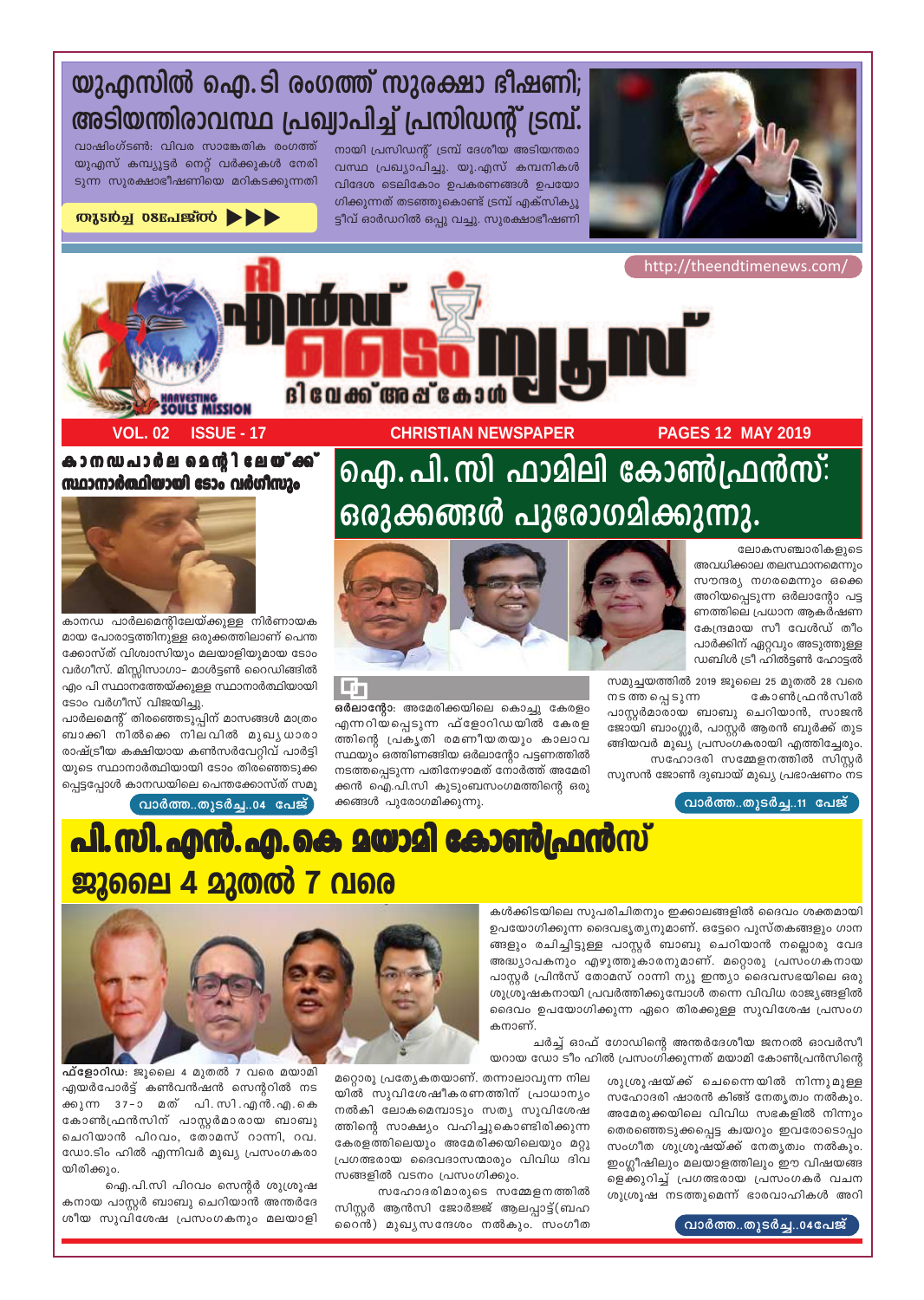



# <u>സ്വപിതൃത്വം അടിച്ചൽപ്പിക്കാൻ</u> <u>നടത്തിയ പരിശ്രമങ്ങൾ.</u>

പടചേർത്തവനെ പ്രസാദിപ്പിപ്പാൻ ഭാര്യാസുഖം പോലും പരിത്യജിച്ച ധീരയോ ുധാവായിരുന്നു ഊരിയാവ്. ആജ്ഞകളെ ശിരസാൽ വഹിക്കുകയും അത് നിർവ്വഹി ക്കുകയും ചെയ്തിരുന്ന വിശ്വസ്ഥനായ ഉത്തമ ഭടൻ യുദ്ധക്കളത്തിൽ നിന്ന് ഊരിയാ വിനെ ദാവീദ് രാജാവിനെ അങ്കണത്തിൽ തിരികെ വിളിപ്പിച്ചതിന്റെ പിന്നാലെ കുശാഗ്ര ്ബുദ്ധിയും ചതിയും അവന്റെ ചിന്തയിൽ പോലും ഉണ്ടായിരുന്നില്ല. ജാരന്റെ പിതൃത്വം തന്റെ ഭാര്യയിലൂടെ തന്റെ ചുമലിൽ ഏൽപ്പിക്കാമെന്ന കുടില തന്ത്രം.

രാജകൽപ്പന പ്രകാരം തിരികെ എത്തിയ ഊരിയാവ് യുദ്ധക്കളത്തിലെ മാനസി കവും ശാരീരികവുമായ പിരിമുറുക്കത്തിന് അയവുവരുത്തുവാൻ ആദ്യം സ്വഭവന ത്തിൽ പോയി ഭാര്യയെ കണ്ടതിന് ശേഷം മാത്രമെ തന്നെ മുഖം കാണിപ്പാൻ വരിക യുള്ളൂ എന്ന് ഉറച്ച് വിശ്വസിച്ചുകൊണ്ട് കുശാഗ്രബുദ്ധിക്കാരനായ ദാവീദ് കുശലാന്വേ <u>ഷണം നടത്തി. ഊരിയാവ് സ്വഭവനത്തിൽ അന്തിയുറങ്ങിയിട്ടില്ല എന്ന് മനസ്സിലാക്കി</u> വാത്സല്യത്തോടെ യുദ്ധഭൂമിയിലെ വിവരങ്ങൾ ആരാഞ്ഞ് സമ്മാനങ്ങൾ നൽകി സ്വഭ വനത്തിൽ പോയി അന്തിയുറങ്ങുവാൻ പറഞ്ഞയച്ചു.

<mark>അകൃതൃഭാരം തലയിൽ നിന്നൊഴിഞ്ഞു എന്നാശ്വസിച്ച് ദാവീദും പള്ളിയുറക്ക</mark> ത്തിനായി പോയി. എന്നാൽ ഊരിയാവ് വീട്ടിൽ പോകാതെ കൊട്ടാരത്തിലെ  $\epsilon$ ൃതൃൻമാർക്കൊപ്പം കൊട്ടാരവാതിൽക്കൽ കിടന്നുറങ്ങി. ഇത് മാനുഷിക തിരഞ്ഞടു പ്പിനും പ്രകൃതിനിയമങ്ങൾക്കും അസാദ്ധ്യമായതാവാം. യുദ്ധനിയമത്തിലും അനു  $\alpha$ ษ്ഠാന ക്രമത്തിലും കൃതകൃതൃനായ ഊരിയാവ് താൻ വൃതശുദ്ധിയുള്ളവനെന്ന് രാജാവിൽ നിന്ന് പ്രീതി സമ്പാദിക്കാം എന്ന് കരുതിയിട്ടുമുണ്ടാവാം. യജമാനന്റെ പടി വാതിൽക്കൽ കിടന്നുറങ്ങി. അങ്കം പൊരുതുന്നവർ ഒക്കെയും സകലത്തിലും  $\Omega$ ർജ്ജനം ആചരിക്കുന്നു(1കൊരി9:25) ഇതറിഞ്ഞ രാജാവ് തന്റെ പദ്ധതിപാളിയ തോർത്ത് പരിശ്രമിച്ചു എങ്കിലും നിരാശനാകാതെ അടുത്തദിവസവും വീട്ടിലേക്ക് അയയ്ക്കുവാൻ ശ്രമിച്ചപ്പോൾ ഊരിയാവ് ദാവീദിനോട് പെട്ടകവും യിസ്രായേലും <mark>യഹൂദയും കൂടാരങ്ങളിൽ വസിക്കുന്നു. എന്റെ ജനമായ യോവാബും യജമാനന്റെ</mark>  $\epsilon$ ്യതൃന്മാരും വെളിമ്പ്രദേശത്ത് പാളയമിറങ്ങി കിടക്കുന്നു. അങ്ങനെ ഇരിക്കെ ഞാൻ ്ടക്ഷിപ്പാനും കുടിപ്പാനും എന്റെ ഭാര്യയോടു കൂടെ ശയിപ്പാനും എന്റെ വീട്ടിൽ കട ക്കുമോ? നിന്നാണെ നിന്റെ ജീവനാണെ അത് ചെയ്കയില്ല(2ശമുവേൽ11) ഈ മറുപടി യിൽ ദാവീദിന് മനസ് പതറിയെങ്കിലും വീണ്ടുമൊരു ശ്രമം കൂടി നടത്തുവാൻ മനസ്സി ലുറപ്പിച്ച് തീൻമേശയൊരുക്കി മദ്യത്തിന്റെ മത്തുപിടിപ്പിച്ച് ശയനമോഹത്താൽ സ്വഭവന ത്തിലേക്ക് പോകും എന്ന് കരുതിയെങ്കിലും ഊരിയാവ് ഭാര്യയോടൊപ്പം ശയിക്കാൻ പോകാതെ അന്നും ഭൃതൃന്മാരോടൊപ്പം വിരിപ്പിൽ കിടന്നുറങ്ങി. സ്വാഭിമാനത്തിനായ്

ഏത് ഹീനപ്രവർത്തിക്കും തയ്യാറായ ദാവീദിന്റെ കത്തു മായി പടക്കളത്തിലേക്ക് മടക്കി അയക്കുമ്പോൾ തന്റെ ആയുസ് മുടിപ്പാനുള്ള കുറുപ്പടിയാണ് തന്റെ കൈകളിലു ള്ളതെന്ന് അറിഞ്ഞിരുന്നില്ല. അങ്ങനെ ചതിവിൽ യുദ്ധമു**ഖ** ്ത്തിലേക്ക് തള്ളി ഊരിയാവിനെ ഒടുക്<u>കി.</u>

(കിസ്തീയ പോർക്കളത്തിൽ സകലത്തിലു<u>ം</u> വർജ്ജനം ആചരിച്ച് ആത്മാക്കളുടെ കൊയ്ത്തിനായ്  $\epsilon$ പാർക്കളത്തിലായിരിക്കുന്ന ഊരിയാവിനെപ്പോലുള്ളവരെ  $\overline{m}$ ശിപ്പിപ്പാനായി പുറപ്പെടുമ്പോൾ പിന്നിൽ ദൈവത്തിന്റെ <u>ശാപം ദാവീദിനെ പിൻതുടരുന്നത് ഓർത്തുകൊൾക.</u>



 $\mathcal{Q}% _{M_{1},M_{2}}^{\alpha,\beta}(\varepsilon)$ 

*ബൈജു യാക്കോബ് ഇടവിള* 

# EDITORIAL BOARD

## **CHIEF EDITOR**

**Baiju Yacob Edavila**

#### **SUB EDITOR Manuel Joseph Daniel Jacob**

#### **EDITORS**

**Pastor A Anilkumar Rev. Joseph chacko Sis.Sherly**

**MANAGER Bovas Sreekaryam**

#### **CO-ORDINATORS**

**John Francis (Dallas) Syam Sis.Saritha Sis.Simi Sis.Lesley Yacob**

#### **REPORTERS**

**Miniesh Kumar(Baharin) Pastor Stephen (Andrapradesh)**

#### **ADVISORY BOARD**

**Pastor Shibu Thomas USA Pastor Asokan Eranakulam M.Jacob Thiruvananthapuram**

**VRA-402,Vikasnagar Sreekariyam p.o. Thiruvanthapuram.695017 Kerala 9526650511**

**Disclaimer**

The views expressed in this online newspaper are those of the authors and do not necessarily reflect the position of HSM End Time News. The online newspaper will not bear any responsibility whatsoever for them. The images used in the newspaper have been downloaded from the Internet and we acknowledge that the copyright of those images remain with the original owners. HSM End Time News does not claim any copyright for them and does not

intend to use them for commercial purposes.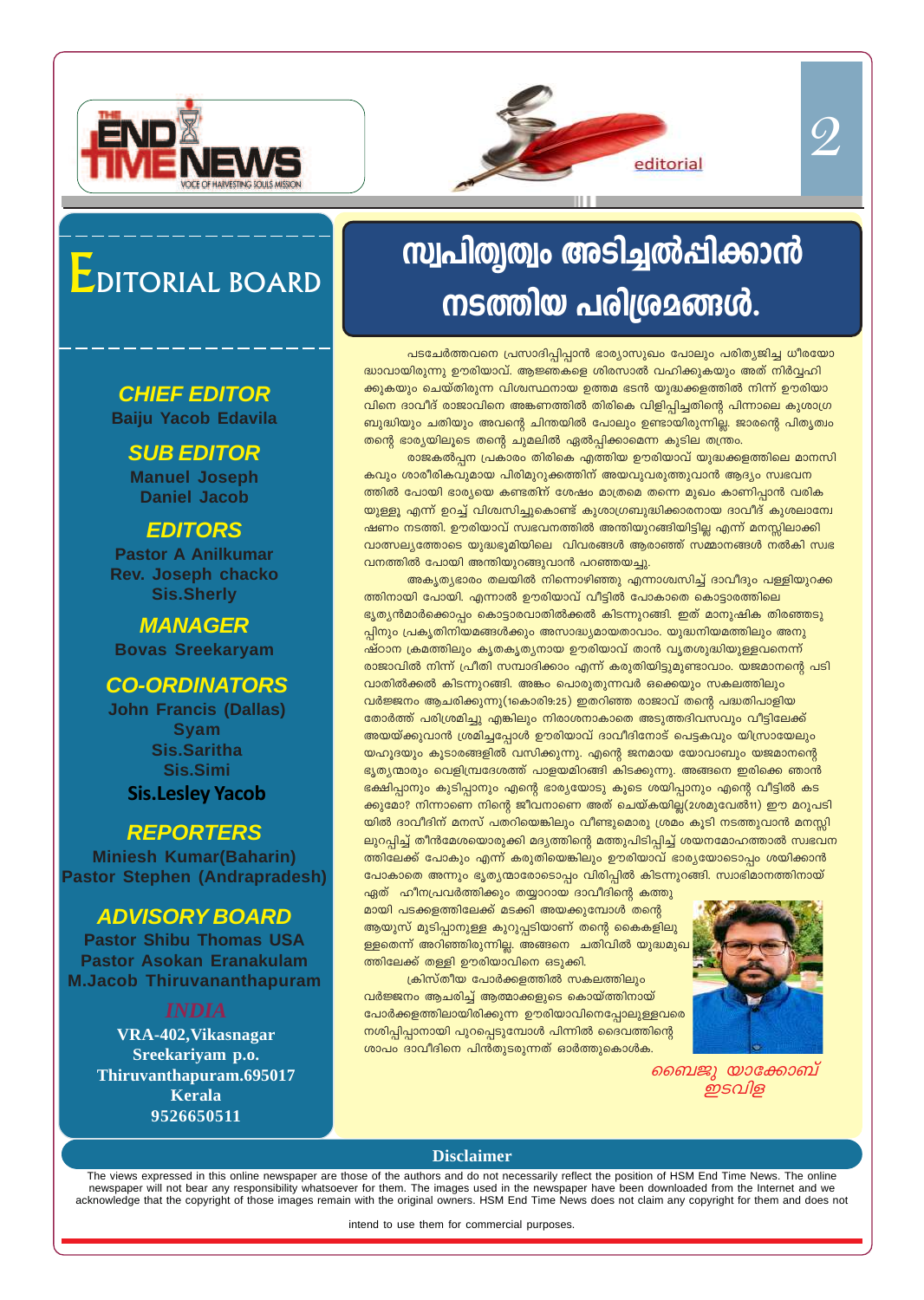



ണിെസൺ മാത്വു

 $\mathcal{S}$ 

# ബൈബിൾ നാം പാരായണം ചെയ്യണം **എന്തുകൊണ്ട്?**

 $0.60$ ദിവം ബൈബിളിലൂടെ സ്വയം

വെളിപ്പെടുത്തിയിരിക്കുകയാണ്(ലൂ ക്കോസ്16:31) ദൈവത്തെക്കുറിച്ച് നാം അറി യേണ്ടതിന്റെ മാർഗദർശകമാണിത്. അതിനാൽ നമുക്ക് ബൈബിൾ പാരായണം ചെയ്യേണ്ട തിന്റെ അനിവാര്യതയിലേക്ക് പ്രവേശിക്കാം. 1.ബൈബിൾ സമ്പൂർണ്ണമായി വായനക്കാരനെ രൂപാന്തരപ്പെടുത്തുവാൻ പര്യാപ്തമാണ്.

യഹോവയുടെ ന്യായപ്രമാണം തിക വുള്ളത് അത് പ്രാണനെ തണുപ്പിക്കുന്നു. യഹോവയുടെ സാക്ഷ്യം വിശ്വാസ്യമാകുന്നു. അത് അൽപ്പബുദ്ധിയെ ജ്ഞാനിയാക്കുന്നു. യഹോവയുടെ ആജ്ഞകൾ നേരുള്ളവ അവ ഹൃദയത്തെ സന്തോഷിപ്പിക്കുന്നു. യഹോവ യുടെ കൽപ്പന നിർമ്മലമായത്: അതു കണ്ണു കളെ പ്രകാശിപ്പിക്കുന്നു. യഹോവഭക്തി ശുദ്ധ മായത് അത് എന്നെന്നേക്കും നിലനിൽക്കുന്നു. യഹോവയുടെ വിധികൾ സത്യമായവ; അവ തികച്ചും നീതിയുക്തം.(സങ്കീ19:7-9)

യുക്തിവാദികളെ ചിന്താക്കുഴപ്പത്തിലാ ക്കുന്നുണ്ട്, ദൈവവചനം കാരണം ബൈബിള ശിന്റെ പ്രകൃത്യാതീതവും അത്ഭുതാവഹവു മായ ഗുണവിശേഷം അവർ അംഗീകരിക്കുന്നി ല്ല. അങ്ങനെയായാൽ ബൈബിൾ അവകാശ പ്പെടുന്ന സത്യങ്ങൾ അവർ അംഗീകരി ക്കേണ്ടി വരും. എന്നാൽ, ബൈബിളിന്റെ വിശ്വാസീയതയ്ക്ക് നിരവധി തെളിവുകൾ ഉണ്ട്. ആകാശവും ഭൂമിയും കടന്നുപോകുന്ന വരെ, എല്ലാം നിറവേറുവോളം, ന്യായപ്രമാണ ത്തിന് വള്ളിപുള്ളി മാറ്റം വരികയില്ലെന്ന്

യേശു കർത്താവ് പ്രഖ്യാപിച്ചിട്ടുണ്ട്. അതിന്റെ അർത്ഥം ബൈബിൾ രചിതാക്കളുടെ എഴു ത്തുകൾ ദൈവനിശ്വാസനീയമാണെന്നാണ ല്ലോ. മാനുഷിക പ്രലോഭനത്തിൽ നിന്നല്ല. പ്രത്യുത, ദൈവാത്മാവിനാൽ പ്രചോദിതരായ നമുഷ്യർ ദൈവാത്മാവിൽ നിന്നു സംസാരിച്ച താണ് പ്രവചനമെന്ന് അപ്പോസ്തലനായ പത്രോസ് പ്രസ്താവിച്ചിരിക്കുന്നതായും നാം വായിക്കുന്നു.(മത്തായി5:18, 2പത്രോസ്1:20,21) 2.ബൈബിൾ വായനക്കാരിൽ വിശ്വാസം ഉള വാക്കുന്നു.

临温度

കേൾവിയിൽ നിന്നാണ് വിശ്വാസം ഉള വാക്കുന്നതെന്ന് ബൈബിൾ പറയുന്നു(റോ മർ10:17) അതിനാൽ കേവലം ബുദ്ധിപരമായ സമ്മതമെന്നല്ല, പിന്നെയോ, ഹൃദയത്തിൽ ജീവൻ ഉളവാക്കുന്ന വിശ്വാസമാണ് ബൈബിൾ പാരായണത്തിലൂടെ ഒരുവന് ലഭി ക്കുന്ന അനുഗ്രഹം. ദൈവം അരുളിചെയ്ത വചനങ്ങളാണല്ലോ ബൈബിൾ അതു വായി ക്കുന്നവർ ആദ്യം തിരിച്ചറിയേണ്ടത് ഈ യാഥാർത്ഥ്യമാണ്. ദൈവാത്മാവിന്റെ സഹായം കൂടാതെ കേവലം ഇതരഗ്രന്ഥങ്ങൾ പാരായണം ചെയ്യുന്ന ലാഘവത്തോടെ ബൈബിൾ പഠിക്കുന്നവർക്ക് അതിൽ ഉള്ള ടക്കം ചെയ്തിരിക്കുന്ന സത്യങ്ങൾ വാസ്തവ മായി അനുഭവപ്പെടണമെന്നില്ല. അതേസമയം, അന്വേഷണാത്മക ചിന്തയോടെ അതു വായി ക്കുമ്പോൾ ദൈവാത്മാവിന്റെ സഹായം ലഭി ക്കും. അതോടെ അവന് അത് ഉൾക്കൊ ള്ളാനും സാധിക്കും.

3. രക്ഷ കണ്ടെത്താൻ ബൈബിൾ പാരായണം

സഹായിക്കുന്നു.

തിരുവെഴുത്തുകൾ എല്ലാം തന്നെ ദൈവശ്വാസീയമാണല്ലോ(1തിമോ3:16) മനു ഷ്യന്റെ പാപം, പാപത്തിന്റെ ശിക്ഷ, പാപ ത്തിൽ നിന്നുള്ള മോചനം ഇത്യാദി വിഷയ ങ്ങൾ ആധികാരികയായി വിശദീകരിക്കുന്ന മറ്റൊരു ഗ്രന്ഥമില്ല. ഒരു വ്യത്യാസവുമില്ല; എല്ലാവരും പാപം ചെയ്തു ദൈവതേജസ്സ് ഇല്ലാത്തവരായിത്തീർന്നു.(റോമർ 3:23) മനു ഷ്യൻ ഒരിക്കൽ മരിക്കണം പിന്നെ ന്യായവിധി നടക്കണം.(എബ്രായർ 9:27) ദൈവത്തിന്റെ കൃപയാൽ ക്രിസ്തുയേശുവിലുള്ള കൃപയി ലൂടെ നാം വീണ്ടെടുക്കപ്പെടുന്നു(റോമർ 3:24) എന്നിങ്ങനെ മനുഷ്യന്റെ പാപം അതിന്റെ ശിക്ഷ, ശിക്ഷയിൽ നിന്നുള്ള മോചനം തുടങ്ങി നാം ആവശ്യം അംഗീകരിക്കുകയും സ്വീകരിക്കുകയും ചെയ്യേണ്ട അടിസ്ഥാനസ ത്യങ്ങൾ വെളിപ്പെടുത്തിയിരിക്കുന്നത് ബൈബിൾ മാത്രമാണ്.

4. ദൈവം സംസാരിക്കുന്നത് ബൈബിളിലൂടെ യാണ്.

ദൈവം പണ്ടു ഭാഗം ഭാഗമായിട്ടും വിവിധമായിട്ടും പ്രവാചകന്മാർ മുഖാന്തരം പിതാക്കന്മാരോട് അരുളിച്ചെയ്തിട്ട് ഈ അന്ത്യകാലത്ത് പുത്രൻ മുഖാന്തിരം നമ്മോട് അരുളിച്ചെയ്തിരിക്കുന്നു. (എബ്രായർ 1:1)

ദൈവം മനുഷ്യരോട് സംസാരി ക്കുന്നു എന്നാണ് മേലുദ്ധരിച്ച വാക്യത്തിന്റെ അർത്ഥം. പ്രവാചകന്മാർ മുഖേന പൂർവ്വകാ ലത്ത് ദൈവം സംസാരിച്ചുകൊണ്ടിരുന്നു.

**Miston D4Rollando**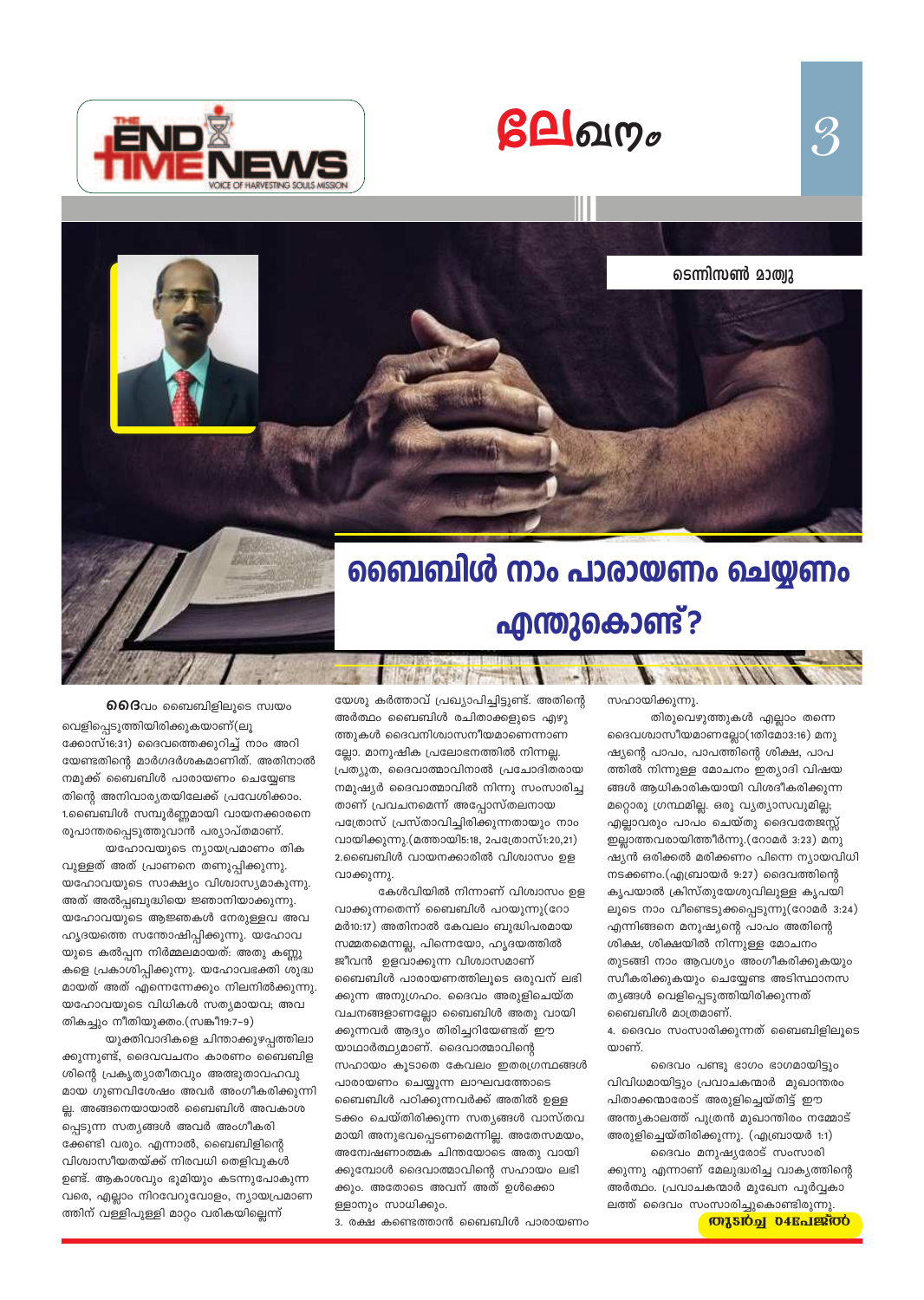$\mathcal{A}% _{0}=\mathcal{A}_{1}\!\left( a,b\right) ,\ \mathcal{A}_{1}=\mathcal{A}_{1}=\mathcal{A}_{1}=\mathcal{A}_{1}=\mathcal{A}_{1}=\mathcal{A}_{1}=\mathcal{A}_{1}=\mathcal{A}_{1}=\mathcal{A}_{1}=\mathcal{A}_{1}=\mathcal{A}_{1}=\mathcal{A}_{1}=\mathcal{A}_{1}=\mathcal{A}_{1}=\mathcal{A}_{1}=\mathcal{A}_{1}=\mathcal{A}_{1}=\mathcal{A}_{1}=\mathcal{A}_{1}=\mathcal{A}_{1}=\mathcal{A}_{1}=\mathcal{A}_{1}=\mathcal{A}_{1}=\mathcal{A}_{1}$ 

 $206$  mp  $60$ 

ബൈബിൾ പാഠ്വവിഷയമാക്കാനുള്ള ബില്ലിന്



#### <u>വാർത്ത.. 01പേജ്</u> തുടർച്ച

ഹവും മലയാളി സമൂഹവും വളരെ പ്രതീക്ഷയി ലാണ്

ഒക്ടോബർ 21 നാണ് പൊതു തിരഞ്ഞെടുപ്പ്. 68% .<br>വെള്ളക്കാരായ പൗരന്മാരും 32% മറ്റു രാജ്യങ്ങ ളിൽ നിന്നും കുടിയേറി പാർത്ത പൗരന്മാരുമാണ് വോട്ടെടുപ്പിൽ പങ്കെടുക്കുന്നത്.

പത്തനംതിട്ടയിലെ റാന്നിയിൽ ട്രാവൽ ഏജൻസി യിൽ ജോലി ചെയ്തുകൊണ്ടിരിക്കെയാണ് മൂന്നര പതിറ്റാണ്ടു മുമ്പ് ടോം വർഗീസ് കാനഡ യിലെത്തിയത്. ടൊറന്റോ രാജ്യാന്തര വിമാനത്താ വളം കൺട്രോൾ ടവറിൽ ഏപ്രൺ കോ-ഓർഡി നേറ്ററായി പ്രവർത്തിക്കുന്നതിനിടയിൽ ബിസിന സിലേയ്ക്ക് കടക്കുകയായിരുന്നു. ഇപ്പോൾ

സ്വന്തമായി ഇമ്പോർട്ടിങ്ങ് കമ്പനി നടത്തുന്നു. മികച്ച സംഘാടകനായ ടോം പൊതുരംഗത്ത് സജീവമാകുകയും മിസ്സിസാഗാ മേഖലയിലെ മല യാലി സംഘടനകളുമായി ബന്ധപ്പെട്ടു പ്രവർത്തി ക്കയും, മിസ്സിസാഗാ– മാൾട്ടൺ റോട്ടറി ക്ലബ്ബ് സെക്രട്ടറി, കേരള ക്രിസ്ത്യൻ അസംബ്ലി അഡ്മി നിസ്ട്രേറ്റർ എന്നി പദവികൾ വഹിക്കയും, പിസി എൻഎകെ തുടങ്ങിയ ആത്മീയ കോൺഫ്രൻസു കൾക്ക് നേതൃത്വം നൽകയും ചെയ്തിട്ടുണ്ട്.

റാന്നി കപ്പമാമൂട്ടിൽ കെ ടി വർഗീസിന്റെയും ചിന്നമ്മയുടെയും മകനാണ് ടോം. ഭാര്യ : ജിജി. മക്കൾ : ഡാനി, ജോന്നാഥൻ. മരുമകൾ : മോന അന്ന ഡാനി.

#### <u>03–ാം പേജ് തുടർച്ച</u>

ഇപ്പോൾ ആകട്ടെ, ദൈവം തന്റെ പുത്രനിലൂ ടെയാണ് സംസാരിക്കുന്നത്. അതായത് ദൈവം മനുഷ്യരോട് അന്നും ഇന്നും എന്നും സംസാരിക്കുന്നു. ഇതാണ് ബൈബിളിന്റെ പ്രത്യേകത.

5.എക്കാലത്തും മനുഷ്യൻ അറിയേണ്ടതും പ്രാപിക്കേണ്ടതുമായ സത്യങ്ങളുടെ വെളിപാ ടാണ് ബൈബിൾ.

രക്ഷ കണ്ടെത്താൻ സഹായിക്കുന്നതു കൂടാതെ, രക്ഷ പ്രാപിച്ച ഒരുവന്റെ ജീവിത ത്തിൽ എക്കാലത്തും യാഥാർത്ഥ്യ മായിത്തീരേണ്ട അനുഭവങ്ങൾ വെളിപ്പെടുത്തി യിരിക്കുന്നത് ബൈബിൾ മാത്രമാണ്. സ്വർഗ്ഗം! എല്ലാ വിശ്വാസികളും കാത്തിരിക്കുന്നത് നിര ന്തരമായ ദൈവീക സാന്നിദ്ധ്യമാണ് ദൈവം വ്യക്തി പരമായി സമ്പർക്കം പ്രദാനം ചെയ്യുന്ന കേന്ദ്രം. അത് ദൈവം നിറഞ്ഞു നിൽക്കുന്ന സ്വർഗത്തിലാണ് സാക്ഷാത്കരിക്ക പ്പെടുക. ദൈവം കൂടാരമടിച്ച് താമസിക്കുന്നത് സ്വർഗത്തിലാണ്. അവിടേക്ക് വിശ്വാസിയെ ആനയിക്കാനാണ് കർത്താവ് വീണ്ടും വരുന്ന ത്. അതിനെത്തുടർന്ന് മരണമോ ന്യായവി ധിയോ ഇല്ലാത്ത നിത്യാനന്ദം അനുഭവിക്കാൻ സാധിക്കുന്ന സ്ഥിതിവിശേഷം സംജാതമാകു മെന്ന് ബൈബിൾ വ്യക്തമാക്കുന്നു.(വെളിപ്പാട് 21,22 അദ്ധ്യായങ്ങൾ) ബൈബിൾ സത്യങ്ങൾ അംഗീകരിക്കുന്നവർക്കും, കർത്താവിനെ രക്ഷകനായി സ്വീകരിച്ചവർക്കും ലഭിക്കുന്ന ഈ അനുഗ്രഹങ്ങൾ മറ്റൊരു ഗ്രന്ഥത്തിൽ നിന്നും പ്രാപിക്കാനാവില്ല. അതിനാൽ ബൈബിൾ പാരായണം ചെയ്യേണ്ടത് അത്യാവ



അമേരിക്കയിലെ മിസൗറി സംസ്ഥാനത്ത് പബ്ലിക് സ്കൂളുകളിൽ ബൈബിൾ പഠനം ഐച്ഛീക വിഷ യമായി തിരഞ്ഞെടുത്ത് പഠിക്കുന്നതിന് അനു വാദം നൽകുന്ന ബില്ലിന് അംഗീകാരമായി. റിപ്പ ബ്ലിക്കൻ പ്രതിനിധി ബെൻ ബേക്കർ അവതരി പ്പിച്ച ബില്ലിൽ മാർച്ച് 25 ന് നടന്ന വോട്ടെടുപ്പിൽ

#### വാർത്ത. 01പേജ് തുടർച്ച

ത്തും. ഇന്ത്യാ പെന്തക്കോസ്ത് ദൈവസഭ പിറവം സെന്റർ ശുശ്രൂഷകനായ പാസ്റ്റർ ബാബു ചെറി യാൻ അന്തർദേശീയ സുവിശേഷ പ്രസംഗകനും ദൈവം ശക്തമായി ഉപയോഗിക്കുന്ന ദൈവഭൃ ത്യനുമാണ്. ഒട്ടേറെ പുസ്തകങ്ങളും ഗാനങ്ങളും രചിച്ചിട്ടുള്ള പാസ്റ്റർ ബാബു ചെറിയാൻ നല്ലൊരു വേദ അദ്ധ്യാപകനും എഴുത്തുകാരനുമാണ്. മറ്റൊരു പ്രസംഗകനായ പാസ്റ്റർ സാജൻ ജോയി ബാംഗ്ലൂർദൈവസഭയിലെ ഒരു ശുശ്രൂഷകനായി പ്രവർത്തിക്കുമ്പോൾ തന്നെ ഇക്കാലങ്ങളിൽ വിവിധ ഇടങ്ങളിൽ ദൈവം ഉപയോഗിക്കുന്ന സുവിശേഷ പ്രസംഗകനാണ്. ദൈവ മഹത്വത്തി നായി ലോകമെമ്പാടും പാസ്റ്റർ സാജൻ ജോയി ബാംഗ്ലൂർ ഉപയോഗപ്പെട്ടുകൊണ്ടിരിക്കുന്നു. ഇവരെ കൂടാതെ കേരളത്തിലെയും അമേരിക്ക യിലെയും മറ്റു പ്രഗത്ഭരായ ദൈവദാസന്മാരും വിവിധ ദിവസങ്ങളിൽ വചനം പ്രസംഗിക്കും.

ഇത് മടങ്ങി വരവിന്റെയും പുതുകക്ത്തി ന്റെയും സമയം എന്നതാണ് കോൺഫ്രൻസ് ചിന്താവിഷയം. നാഷണൽ ലോക്കൽ തലത്തിൽ തിരഞ്ഞെടുക്കപ്പെട്ടിരിക്കുന്ന ഗായക സംഘ ത്തിന്റെ ആത്മീയ ശുശ്രൂഷകളിൽ ഡോ.ബ്ലസൻ മേമന മുഖ്യ ഗായകനായി പങ്കെടുക്കും. മൂന്നു മുതൽ 12 വയസ് വരെയുള്ള കുട്ടികൾക്ക് വേണ്ടി ചിൽഡ്രൻസ് മിനിസ്ട്രിയും യുവജനങ്ങൾക്ക് വേണ്ടിയും, സഹോദരിമാർക്ക് വേണ്ടിയും പ്രത്യേക മീറ്റിംഗുകളും സ്പോർട്സും ഉണ്ടായി രിക്കും. കോൺഫ്രൻസ് രജിസ്ട്രേഷൻ അവ സാന ഘട്ടത്തിലേക്ക് കടന്നിരിക്കുന്നതായി ഭാര വാഹികൾ അറിയിച്ചു. ആയിരത്തിലധികം വിശ്വാ സികൾ പങ്കെടുക്കുന്ന കൂടുംബസംഗമത്തിൽ വിവിധ പ്രായക്കാർക്കായി മലയാളത്തിലും ഇംഗ്ലീഷിലുമായി നിരവധി സെക്ഷനുകൾ ക്രമീ കരിച്ചിട്ടുണ്ട്. കുട്ടികളുടെ ആത്മീയ വാസനകളെ പ്രോത്സാഹിപ്പിക്കുന്നതിനും കൂട്ടായ്മ നില നിർത്തുന്നതിനുമായി പ്രത്യേക സെക്ഷനുകളും ക്രമീകരിച്ചിട്ടുണ്ട്. മൂന്നുനേരവും വിഭവസമൃദ്ധ മായ ഭക്ഷണവും അതിമനോഹരമായ നിലയി ലുള്ള താമസ സൗകര്യവും ക്രമീകരണത്തിൽ ഏർപ്പെടുത്തിയിട്ടുണ്ടെന്ന് ഭാരവാഹികൾ അറി

95 പേർ അനുകൂലിച്ചപ്പോൾ 52 പേർ എതിർത്ത് വോട്ടു ചെയ്തു. ബൈബിൾ പഠനത്തെ പബ്ലിക് സ്കൂളുകളിൽ പ്രോത്സാഹിപ്പിക്ക യാണ് ലക്ഷ്യമെന്നും അർത്ഥപൂർണ മായ ബൈബിൾ പഠനം നടത്തുന്ന തിന് ഈ ബിൽ ആവശ്യമാണെന്നും അദ്ദേഹം പറഞ്ഞു. ബൈബിൾ പഠി പ്പിക്കുന്നതിന് അദ്ധ്യാപകർക്ക് പരിശീ ലനം നൽകുന്നതിനുള്ള വ്യവസ്ഥ കളും ബില്ലിൽ പറയുന്നുണ്ട്. റിപ്പബ്ലി

ക്കൻ പാർട്ടിക്ക് ഭൂരിപക്ഷമുള്ള സെനറിറിൽ ബിൽ പാസായാൽ ഗവർണ്ണർ മൈക്ക് പാർസൺ ഒപ്പിട്ട് നിയമമാക്കാനുള്ള ശ്രമമാണ് നടക്കുന്ന ത്. സ്കൂളുകളിൽ റഫറൻസ് ഗ്രന്ഥമായി ബൈബിൾ ഉപയോഗിക്കുന്നതിനുള്ള നിയമം മിസൗറിയിൽ നിലവിലുണ്ട്.

യിച്ചു.കോൺഫ്രൻസിൽ പങ്കെടുക്കുന്നവർക്ക് വാട്ടർ തീം പാർക്കുകളിലും ക്രൂസ്ഷിപ്പ് യാത്ര യ്ക്കുമായി പ്രത്യേക നിരക്കുകളിലുള്ള ടിക്കറ്റു കൾ ലഭ്യമാണ്. 17–ാമത് ഐ.പി.സി കുടുംബസം ഗമം വൻ വിജയമാക്കുവാനുള്ള തയ്യാറെടുപ്പു കളാണ് നാഷണൽ ലോക്കൽ കമ്മറ്റികൾ ദ്രുത ഗതിയിൽ ചെയ്തു വരുന്നത്.

കാലാകാലങ്ങളിൽ കോൺഫ്രൻസിന് നേതൃത്വം നൽകുവാൻ ശക്തന്മാരായ ദൈവഭൃ തൃന്മാരെയാണ് ലഭിക്കുന്നത്. ദൈവസ്നേഹ ത്തിന്റയും സത്യസുവിശേഷത്തിന്റെയും മകു ടോദാഹരണമായി ദൈവജനത്തിന്റെ ഐക്യ തയും സാഹോദര്യവും വിളിച്ചോതിക്കൊണ്ട് കഴിഞ്ഞ ഒന്നര പതിറ്റാണ്ടിലധികമായി നടന്നു വരുന്ന കോൺഫ്രൻസിന് ദേശീയ ഭാരവാഹിക ളായ പാസ്റ്റർ ആന്റണി റോക്കി(ചെയർമാൻ), ബ്രദർ സി.എം.ഏബ്രഹാം(സെക്രട്ടറി), ബ്രദർ ജോൺസൺ ഏബ്രഹാം(ട്രഷറാർ), ഫിൻലി വർഗീസ്(യൂത്ത് കോർഡിനേറ്റർ) എന്നിവർ നേതൃത്വം നൽകും.

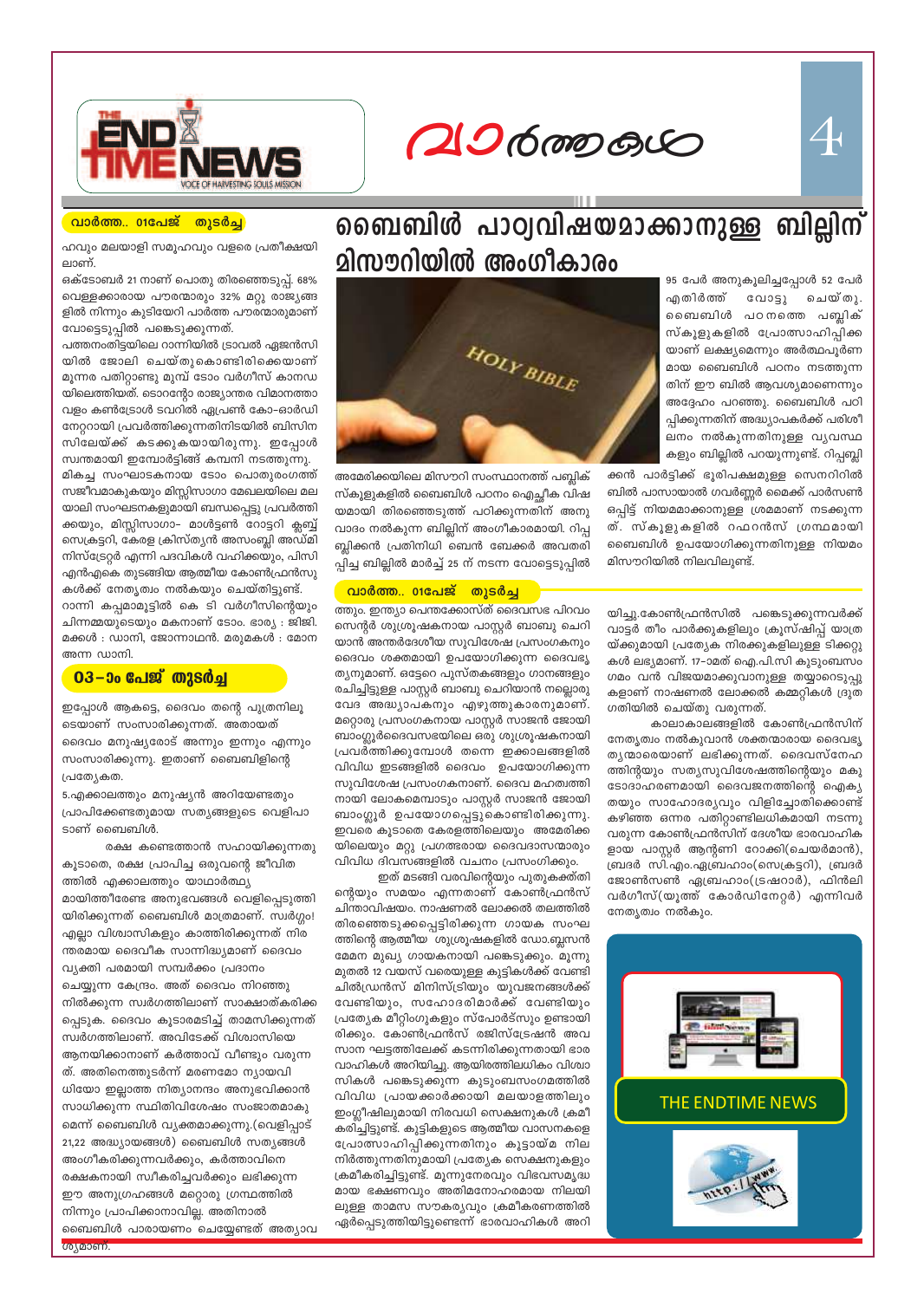



## കെ റ്റി എം സി സി ടാലെന്റ് ടെസ്റ്റ് 2019 സെപ്. 1 ന്

കുവൈറ്റിലെ പ്രഥമ ക്രീസ്തീയ കൂട്ടായ്മയായ കെ റ്റി എം സി സി ഒരുക്കുന്ന ടാലന്റ് ടെസ്റ്റ് 2019 സെപ്റ്റംബർ 1 ന് രാവിലെ 8 മുതൽ 1 മണി വരെ കെ റ്റി എം സി സി യിലെ വിവിധ വേദികളിൽ വെച്ച് നടത്തപ്പെടുന്നു. ഉച്ചകഴിഞ്ഞ് 1 മണി മുതൽ പൊതു സമ്മേളനവും സമ്മാനദാനവും ഉണ്ടാ യിരിക്കും. വിശദ വിവരങ്ങൾക്ക് : 00965 50901002, 99893093. ഇ- മെയിൽ വിലാസം : secretary@ktmcc.com 
ane and anomog :www.ktmcc.com

#### **മുളക്കുഴ യു പി എഫ് ഭാരവാഹിക**ൾ

മുളക്കുഴയിലും ചുറ്റുപാടുകളിലുമുള്ള 20 ൽ പരം വേർപെട്ട സഭകൾ ചേർന്ന് യു പി എഫ് രൂപീ കരിച്ചു. ഭാരവാഹികളായി പ്രസിഡന്റ് പാസ്റ്റർ സാമുവൽ ഫിലിപ്പ്, വൈസ് പ്രസിഡന്റുമാരായി പി വി എബ്രഹാം, രാജൻ വർഗീസ്, സെക്രട്ടറി എബ്രഹാം ഫിലിപ്പോസ്, ജോയിന്റ് സെക്രട്ടറിമാരായി പാസ്റ്റർ ഉമേഷ്, പാസ്റ്റർ തോമസ് വർഗീസ്, ട്രഷരറായി തോമസ് വർഗീസ് , പ്രോഗ്രാം കോർഡി നേറ്ററായി പാസ്റ്റർ ജേക്കബ് ഉമ്മൻ, വി ബി എസ് കോർഡിനേറ്റർ പാസ്റ്റർ ജേക്കബ് എബ്രഹാം എന്നിവരെ തിരഞ്ഞെടുത്തു.

പാസ്റ്റർമാരായ സനീഷ്, അലക്സാണ്ടർ ജോർജ്ജ്, ജോൺ ബനിയൻ, എം സി ജോയി, രാജേഷ്, മെക്കലിസ്റ്റർ, തമ്പി ടി ജോയി, എ ജി ചാക്കോ, സുനിൽ ബാബു, ജോയി ജോർജ്ജ്, കോശി തോമ സ്, എന്നിവർ കമ്മറ്റി അംഗങ്ങളായും തിരഞ്ഞെടുക്കപ്പെട്ടു.

## ആൻഡമാൻ സംഗമം

മയാമിയിൽ ജൂലായിൽ നടക്കുന്ന  $PCNAK$ സമ്മേളനത്തിൽ ആൻഡമാൻ & നിക്കോബാർ ദ്വീപ് സമൂഹങ്ങളിൽ ജനിച്ചവരും ദീർഘനാളു കൾ അവിടെ ജോലിയോടുള്ള ബന്ധത്തിലായി രുന്നിട്ടുള്ളവർ അമേരിക്കൻ മണ്ണിൽ കുടിയേറി പാർത്തിട്ടുള്ളവർക്കും ഒന്നിച്ചു കൂടുവാനും സ്നേഹവും ഓർമ്മകളും പുതുക്കുവാൻ ഉള്ള അവസരം പാസ്റ്റർ ജേക്കബ് വർഗീസും സംഘവും ജൂലായ് 6 ശനിയാഴ്ച കോൺഫ്രൻസ് നടക്കുന്ന ഹോട്ടലിൽ ഒരുമിച്ച് കുടുവാനുള്ള കാര്യങ്ങൾ ക്രമീകരിക്കുന്നു, വിശദ വിവര ങ്ങൾക്ക്: Pastor Jacob Varghese, 405 408 6361, Samuel Varghese 214 218 0460, Elizabeth Varghese 804 937 0183 ഈ നമ്പറുകളിൽ ബന്ധപ്പെടുക.

### പാസ്റ്റർ അജി ആന്റണിക്കു നേരേ സുവിശേഷ വിരോധി യുടെ ആക്രമണം.



സുപ്രസിദ്ധ കൺവൻഷൻ പ്രാസംഗീകനായ പാസ്റ്റർ അജി ആന്റണിക്കു നേരെ വെള്ളാം പാറ താഴെവളയിടം എന്ന സ്ഥലത്ത് പ്രസം ഗിച്ചു കൊണ്ടു നിൽക്കുമ്പോഴാണ് അക്രമണം ഉണ്ടായത്. യാതൊരു പ്രകോപനവും കൂടാതെ വലിയ കമ്പുമായി ഒരാൾ സ്റ്റേജി ലേയ്ക്ക് കയറുകയും പാസ്റ്ററെ ആഞ്ഞടിക്ക യുമാണുണ്ടായത്.കുടെ ഉണ്ടായിരുന്ന ദൈവ ദാസൻ തടഞ്ഞതിനാൽ കൂടുതൽ അപകടം ഒഴിവായി.എന്നാൽ വടിയുടെ ഒരുഭാഗം പാസ്റ്റ റുടെ കഴുത്തിൽ പതിച്ചതിനാൽ അസഹനീ യമായ വേദന അനുഭവപ്പെടുകയുണ്ടായി. പ്രിയ കർത്യദാസനുവേണ്ടി പ്രാർത്ഥിക്കുക.



## ടുസോൺ അരിസോണയിൽ ആദ്യത്തെ എ ജി ചർച്ച് ആരംഭിച്ചു

ണയിൽ പുതിയ ആരാധന ആരംഭിച്ചു. ഈ പട്ടണത്തിലെ ആദ്യ ഇന്ത്യൻ പെന്ത ക്കോസ്തൽ സഭയാണിത്. സീനിയർ പാസ്റ്റർ റവ. റോയി ചെറിയാൻ പ്രാർത്ഥിച്ചു ആരാധനയ്ക്ക് തുടക്കം കുറിച്ചു. പാസ്റ്റർ ലൂക്കോസ് ആരാധ നയ്ക്ക് നേതൃത്വം നൽകി.

എല്ലാ ഞായറാഴ്ചകളിലും രാവിലെ 10 മണിക്ക് സൺഡേസ്കൂളും 11 മണിക്ക് ആരാധനയും നടന്നു വരുന്നു. കൂടാതെ

<mark>എല്ലാ</mark> ശനിയാഴ്ചകളിലും വൈകിട്ട് 7 ന് പ്രാർത്ഥനാ യോഗവും നടന്നുവരുന്നു.  $3270 E$ Armtstong Ln, Tucson, AZ85739 എന്ന അഡ്ര സിലാണ് ചർച്ച് സ്ഥിതി ചെയ്യുന്നത്. Visit : www.indiachurchaz.org



ഫീനിക്സ് മെട്രോ സിറ്റിയായ അരിസോണയിൽ ആദ്യത്തെ ഇന്ത്യൻ ചർച്ചായ ഇന്റർനാഷണൽ അസംബ്ലി ഓഫ് ഗോഡ് അരിസോണ സംസ്ഥാ നത്തെ രണ്ടാമത്തെ വലിയ പട്ടണമായ ടൂസോ



http://theendtimenews.com/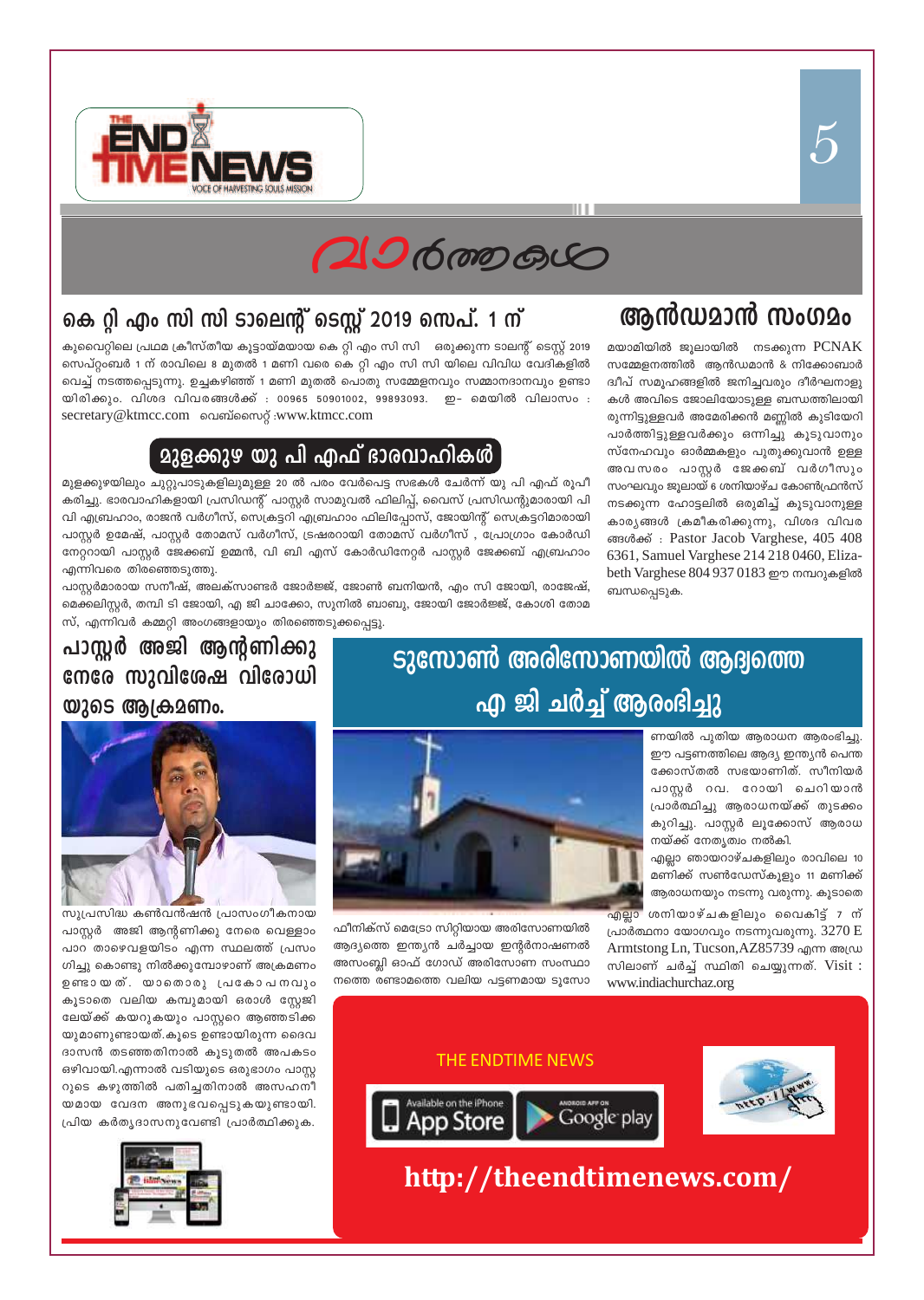

വാമൊഴി

# വായ്മൊഴി

 $\blacktriangleright$ ഒരേ കല്ലിൽ തട്ടി രണ്ടുവട്ടം പാളുന്നത് ലജ്ജാകരമാണ്.  $\blacktriangleright$ എന്നേക്കും ജീവിച്ചിരിക്കും എന്ന മട്ടിൽ പഠിക്കുക നാളെ മരിച്ചുപോകും എന്ന മട്ടിൽ ജീവിക്കുക.  $\blacktriangleright$ നീ സ്വയം സത്യസന്ധനാകുക ലോകത്തിൽ ഒരു കള്ളൻ കുറഞ്ഞു എന്ന് നിങ്ങൾക്കുറപ്പിക്കാം. ▶ പണക്കാരായി മരിക്കാൻ പലരും ദാരിദ്ര്യത്തിൽ കഴിയുന്നു.  $\blacktriangleright$  ആരോപണമുണ്ടാകുന്നതുവരെ ഒരിക്കലും മാപ് ചോദിക്കരുത്. ജീവിതത്തിലെ തൊണ്ണൂറു ശതമാനം ഉരസലുകളും ഉണ്ടാകുന്നത് നിങ്ങൾ സംസാരിക്കുന്ന ശബ്ദത്തിന്റെ രീതി കാരണമാണ്. മുഖത്തു നോക്കിയുള്ള പുകഴ്ത്തൽ അസഹ്യമായ അവഹേളനമാണ്.  $\blacktriangleright$ ഒരു സ്ത്രീയുടെ ഏറ്റവും മിന്നുന്ന

ആഭരണം നിശബ്ദതയാണ്.

ഏറ്റവും കൂടുതൽ കരയുന്ന കഴുത ഏറ്റവും കുറച്ചു തിന്നുന്നു.

▶ മെഴുകിനെ ഉരുക്കുന്ന ചൂടു തന്നെയാണ് കളിമണ്ണിനെ ഉറപ്പിക്കുന്നതും.

## പാസ്റ്റർ പി.വി.എസ്, സിബിഡി.

200000097

## സുവിശേഷകർ സഞ്ചരിച്ച <u>വാഹനം അപകടത്തിൽപെട്ട്</u> 2 പേർ മരിച്ചു

തിരുവല്ല പായിപ്പാട് ന്യൂ ഇന്ത്യ ഇവാഞ്ചലിസ്റ്റിക് അസോസിയേഷൻ പ്രവർത്തകർ സഞ്ചരിച്ചി രുന്ന വാഹനമാണ് അപകടത്തിൽപ്പെട്ടത്. 2 പേർ സംഭവസ്ഥലത്തുവെച്ച് മരിച്ചു. കൂടെയുണ്ടായി രുന്ന 12 പേരെ പരുക്കുകളോടെ ആശുപത്രിയിൽ പ്രവേശിപ്പിച്ചു. അതിൽ 3 പേരുടെ നില ഗുരുത രമാണ്.ഏപ്രിൽ 28 ന് രാത്രി 9.30 ന് തിരുനെൽവേ ലിക്കു സമീപം നാഷണൽ ഹൈവേയിൽ വെച്ച് വാനിന്റെ ടയർ പെട്ടിത്തറിക്കയും നിയന്ത്രണം തെറ്റി കീഴ്മേൽ മറിയുകയുമായിരുന്നു.



# ബൈബിൾ പാഠ്വവിഷയമാക്കാനുള്ള ബില്ലിന് മിസൗറിയിൽ അംഗീകാരം

വോട്ടു ചെയ്തു. ബൈബിൾ പഠനത്തെ പബ്ലിക് സ്കൂളുകളിൽ പ്രോത്സാ ഹി പ്പി ക്ക യാണ് ലക്ഷ്യമെന്നും അർത്ഥ പൂർണ മായ ബൈബിൾ പഠനം നട ത്തുന്നതിന് ഈ ബിൽ ആവശ്യമാണെന്നും അദ്ദേഹം പറഞ്ഞു. ബൈബിൾ പഠിപ്പിക്കു ന്നതിന് അദ്ധ്യാപകർക്ക് പരിശീലനം നൽകുന്ന





അമേരിക്കയിലെ മിസൗറി സംസ്ഥാനത്ത് പബ്ലിക് സ്കൂളുകളിൽ ബൈബിൾ പഠനം ഐച്ഛീക വിഷ യമായി തിരഞ്ഞെടുത്ത് പഠിക്കുന്നതിന് അനു വാദം നൽകുന്ന ബില്ലിന് അംഗീകാരമായി. റിപ്പ ബ്ലിക്കൻ പ്രതിനിധി ബെൻ ബേക്കർ അവതരി പ്പിച്ച ബില്ലിൽ മാർച്ച് 25 ന് നടന്ന വോട്ടെടുപ്പിൽ 95 പേർ അനുകൂലിച്ചപ്പോൾ 52 പേർ എതിർത്ത്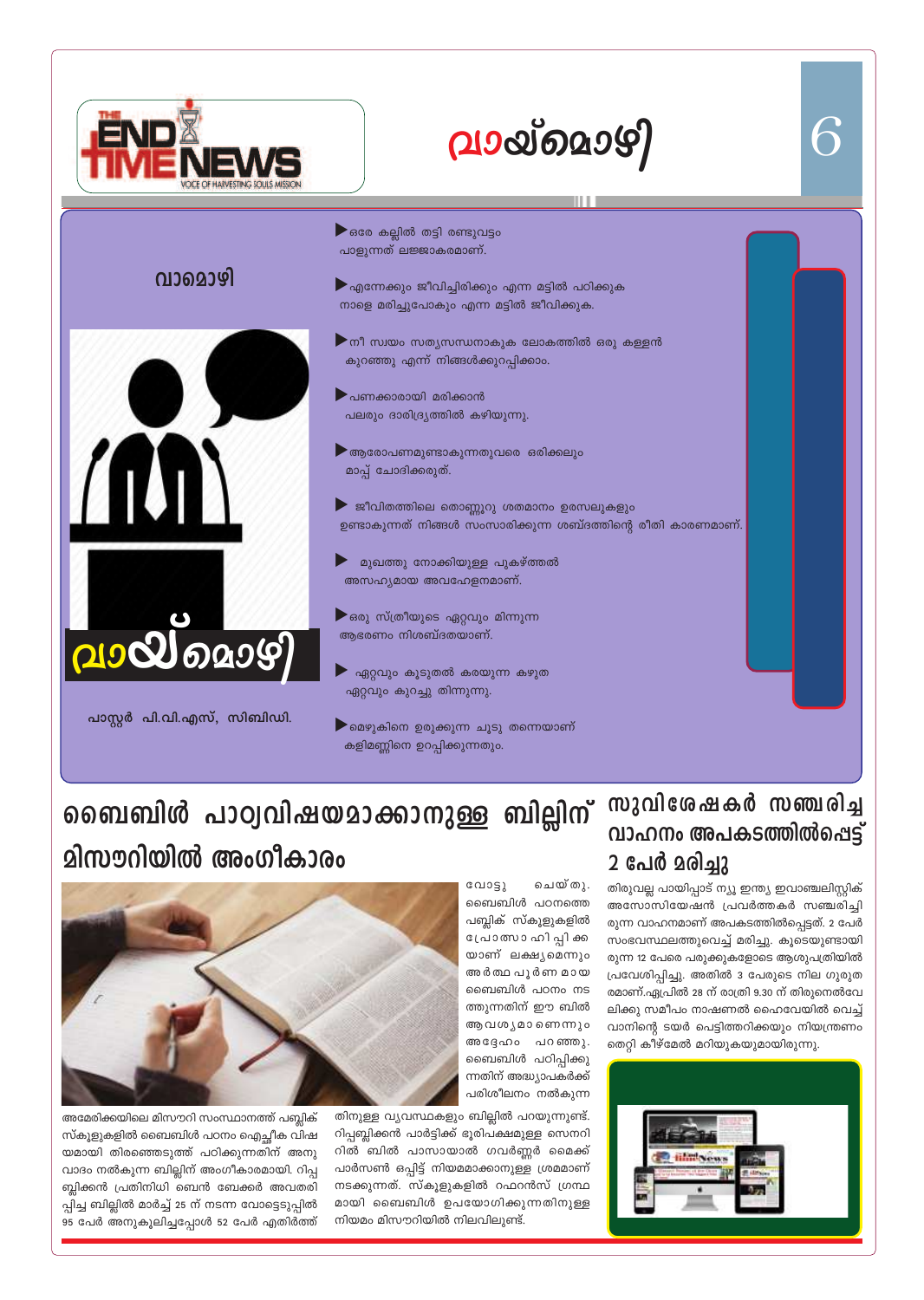**hm¿Ø-Iƒ** 7



#### **ഉന്നത വിദ്വാഭ്വാസത്തിനൊ**ഷം ആത്മീക പരിശീലനവുമായി കോയമ്പത്തൂർ ബയോസിസ് അക്കാഡമി

#### <u>മിഷൻ കോൺഫ്രൻസ് മെയ്</u> 18 - 24 **വരെ**

*\nco-£-I≥*

ഡെലിവറൻസ് ചർച്ചിന്റെയും നാഷണൽ പ്രെയർ ടീമിന്റെയും നേതൃത്വത്തിൽ മെയ് 18 മുതൽ 24 വരെ കഞ്ഞിക്കുഴി ഡെലിവറൻസ് ചർച്ചിൽ വെച്ച് മിഷൻ കോൺഫ്രൻസ് നടക്കും. ഡോ. ജോൺ തോമസ്, ഡോ. എബി പി മാത്യൂ, ക്യാപ്റ്റൻ രാജേഷ് ഡാനിയേൽ, പാസ്റ്റർമാരായ ഷാജൻ ജോർജ്ജ്, റോയി മാത്യൂ, സാജു ജോൺ മാത്യൂ, ഹെബിക് സൈമൺ കൊച്ചിൻ, ലിബിഷ് എബ്ര ഹാം, ബിജി അഞ്ചൽ എന്നിവർ പ്രസംഗിക്കും. വടക്കൻ സംസ്ഥാനങ്ങളിലുള്ള മിഷൻ പ്രതിനി  $w$ ികൾ പങ്കെടുക്കും.

ദൈവം ഉപയോഗിക്കുന്നു. ദൈവവചനത്തിൽ അടിസ്ഥാനമിട്ട് യുവഹൃദയങ്ങളെ യേശുക്രി സ്തുവിനായി രൂപാന്തരപ്പെടുത്തുകയും ക്രിസ്തീയ ശിഷ്യത്വത്തിലേയ്ക്ക് ഉയർത്തു കയും അവരെ കർത്താവിന്റെ വേലയ്ക്കായി സജ്ജമാക്കുകയും ചെയ്യുക എന്നതാണ് ഈ ശുശ്രൂഷയുടെ ദർശനം. ആയതിനാൽ വിദ്യാർത്ഥികളുടെ കരിയറിനോടൊപ്പം ദൈവീക ദർശനത്തോടുകൂടെ ജീവിക്കുവാൻ ആഗ്രഹിക്കു ന്നവർ ഈ അവസരം വിനിയോഗിക്കുക. വിശദ വിവരങ്ങൾക്ക് : +917358323264 - 65

## <mark>സിപിഎഫിന് ന്</mark> <u>പുതിയ നേതൃത്വം</u>

മുപ്പത് വർഷമായി എറണാകുളത്ത് പ്രവർത്തിക്കുന്ന കൊച്ചിൻ പെന്തക്കോസ്തൽ ഫെലോഷിപ്പിന് പുതിയ ഭാരവാഹികളെ തിരഞ്ഞെടുത്തു. പാസ്റ്റർ റ്റി റ്റി ജേക്കബ് (പ്രസിഡന്റ്) പാസ്റ്റർ ജോൺ മാത്യൂ , പാസ്റ്റർ പി ബി മാത്യൂ , പാസ്റ്റർ ഫിലിപ്പ് എബ്രഹാം (വൈസ് പ്രസിഡന്റ്) പാസ്റ്റർ ലൈജു ചെറിയാൻ (സെക്രട്ടറി) പാസ്റ്റർ ഹരിഹരൻ (ജോ. സെക്രട്ടറി) ടി ജി ദാനിയേൽ (ട്രഷറർ) പാസ്റ്റർമാരായ ബിനു എൻ ബേബി, എബ്രഹാം മാത്യൂ, ബാബു സി ജെ, സി ഈശോ, റ്റി എൽ ഷാജി, പി സി ജോസഫ്, ബെന്നി തോമസ്, യോഹന്നാൻ ശമുവേൽ (കമ്മറ്റി അംഗങ്ങൾ) എന്നിവ രാണ്.

പ്ലസ് റ്റു വിനു ശേഷം പ്രൊഫഷണൽ കോഴ്സ് പഠിക്കുന്നതിനോടൊപ്പം ആത്മീക പരിശീലനം ആഗ്രഹിക്കുന്നവർക്ക് ബയോസിസ് അക്കാഡമി അവസരം ഒരുക്കുന്നു. കോയമ്പത്തൂരുള്ള കോളേജുകളിൽ പഠിച്ചു കൊണ്ട് ആത്മീക അന്ത രീക്ഷത്തിൽ വളരുവാനും ദൈവവചനം പഠിക്കു

വാനുമുള്ള ക്രമീകരണമാണ് ഇവിടെയുള്ളത്. കോയ മ്പത്തൂരിൽ ഉന്ന തപഠന ത്തിനായി എത്തുന്ന വിദ്യാർത്ഥികളെ സംരക്ഷിക്കുവാനും ആത്മീക പുരോഗതിയിലേയ്ക്ക് നയിക്കുന്ന തിനും കഴിഞ്ഞ അഞ്ചു വർഷങ്ങളായി ബയോ സിസ് റ്റാമിൽഡ് ഹൗസ് എന്ന ശുശ്രൂഷയെ

THE ENDTIME NEWS

പ്രൈസ്തവ വിശ്വാസികൾ ഞായറാഴ്ച ദിന ത്തിൽ കായിക പരിശീലനങ്ങളും മത്സരങ്ങളും പാടില്ലെന്ന് യു എസിലെ ഡെട്രോയിറ്റ് മെത്രാ പ്പോലീത്ത അല്ലെൻ എച്ച് വിനെറോൺ. ഡെട്രോ യിറ്റ് അതിരൂപതയിലെ കത്തോലിക്ക വിശ്വാസി കളെ സംബന്ധിച്ചിടത്തോളം ഇനി മുതൽ എല്ലാ ഞായറാഴ്ചകളും വിശ്രമ ദിനങ്ങളാണ്. ഇനി മുതൽ കർത്താവിന്റെ ദിവസമായ ഞായറാഴ്ച കർത്താവിനും കുടുംബത്തിനും കാരുണ്യപ്ര വർത്തികൾക്കുമായി മാറ്റി വയ്ക്കണം. അതിരൂ പതയുടെ കീഴിലുള്ള ഹൈസ്കൂളുകളിലും, പ്രൈമറി സ്കൂളുകളിലും യാതൊരു വിധ കായിക പരിപാടികളോ, പരിശീലനങ്ങളോ നട ത്തുവാൻ പാടില്ലെന്നും അതിരൂപതാ

**ഞായറാഴ്ച ദൈവത്തെ ആരാധിക്കുവാൻ മാത്രമുള്ള** <u> ദിവസമാക്കി മാറ്റണം : യു എസ് ഡെട്</u>രോയിറ്റ് മെത്രോഷോലിത്ത

പാലക പ്രസ്താവനയിൽ പ്രത്യേകം നിർദ്ദേശി

ആദിമ സഭയിൽ ഞായറാഴ്ചകൾക്ക് പ്രത്യേക (പാധാനൃമുണ്ടായിരുന്നെന്നും, ക്രമേണ ഞായ റാഴ്ചകളുടെ പ്രാധാന്യം നഷ്ടപ്പെട്ടുവെന്നും മെത്രാപ്പോലിത്ത ചൂണ്ടിക്കാണിക്കുന്നു. ഞായ റാഴ്ച എന്നത് ആഴ്ചയിലെ മറ്റ് ദിവസങ്ങളെപ്പോ ലെയല്ലെന്നും ഓരോ ഞായറും ഒരു ചെറിയ പുരുത്ഥാന ഞായർ ആണെന്നും അതിനാൽ ഞായറാഴ്ചകളിൽ വിശ്വാസികൾ വിശുദ്ധ ആരാ ധനയിൽ സംബന്ധിക്കയും കുടുംബത്തോ ടൊപ്പം ചിലവഴിക്കയും ജീവകാരുണ്യ പ്രവർത്തി കളും മറ്റ് ആത്മീയ കാര്യങ്ങളും ചെയ്യുകയു മാണ് വേണ്ടത്. ഞായറാഴ്ചകളിൽ വിശുദ്ധ ആരാ  $\omega$ നയിൽ പങ്കെടുക്കണമെന്ന് അനുശാസിക്കുന്ന കാനോൻ നിയമങ്ങളും സഭാ പ്രബോധനങ്ങളും അദ്ദേഹം തന്റെ പ്രസ്താവനയിൽ പ്രത്യേകം പരാ മർശിച്ചിട്ടുണ്ട്.

ലൗകീക കാര്യങ്ങൾ മാറ്റിവെച്ച് നമ്മുടെ കണ്ണു കൾ യേശുവിലേയ്ക്ക് മാത്രം കേന്ദ്രീകരിക്കുക. ഈ കച്ചവട സംസ്ക്കാരം ഒരു ക്രൈസ്തവ വിശ്വാസിക്ക് ചേര്ന്നതല്ല, ഞായറാഴ്ചകളിലെ ലൗകീക വ്യാപാരങ്ങൾ ഉപേക്ഷിക്കണം. പരിശു ഭ്ധാത്മാവ് യേശുവിന്റെ ശിഷ്യന്മാരിൽ ശക്തി ചൊരിഞ്ഞ ദിവസമാണ് ഞായർ. അതിനാൽ വിശ്വാസത്തിൽ വളരുവാൻ ഏറ്റവും അനുയോ ജ്യമായ ദിവസവും ഞായർ തന്നേ. അദ്ദേഹം തന്റെ പ്രസ്താവനയിൽ പറയുന്നു. കർത്താ വിന്റെ ദിവസത്തെ ആദരിക്കുവാൻ ഇതിലും നല്ല മാർഗ്ഗമില്ല. ഇന്ന് ലോകത്തിന്റെ പല ഭാഗങ്ങളിലും ഞായറാഴ്ചയുടെ പ്രാധാന്യത്തെ വിസ്മരിച്ചു കൊണ്ട് അന്നേദിവസം കൂടുതൽ ധന സമ്പാദ നത്തിനും, ലൗകീക കാര്യങ്ങൾക്കും , മദ്യപാനം പോലുള്ള തെറ്റായ പ്രവർത്തികൾക്കുമായി മാറ്റി വയ്ക്കുന്ന പ്രവണത ക്രിസ്ത്യാനികൾക്കിടയിൽ വർദ്ധിച്ചു വരുന്നുണ്ട്. ചിലപ്പോഴൊക്കെ പ്രൈകസ്തവ സ്ഥാപനങ്ങൾപോലും ഇത്തരം (പവർത്തികൾക്കുള്ള വേദിയായി മാറാറുണ്ട്. ഈ സാഹചര്യത്തിൽ ആർച്ച് ബിഷപ്പ് അല്ലെൻ വിനെ റോനെപ്പോലെ ധീരമായ തീരുമാനങ്ങളെടുക്കുന്ന സഭാ നേതാക്കൾ ഇന്ന് ക്രൈസ്തവ സഭകൾക്ക് ആവശ്യമാണ്.

വെബ്സൈറ്റിലുടെ പ്രസിദ്ധീകരിച്ച പുതിയ അജ

ച്ചിട്ടുണ്ട്.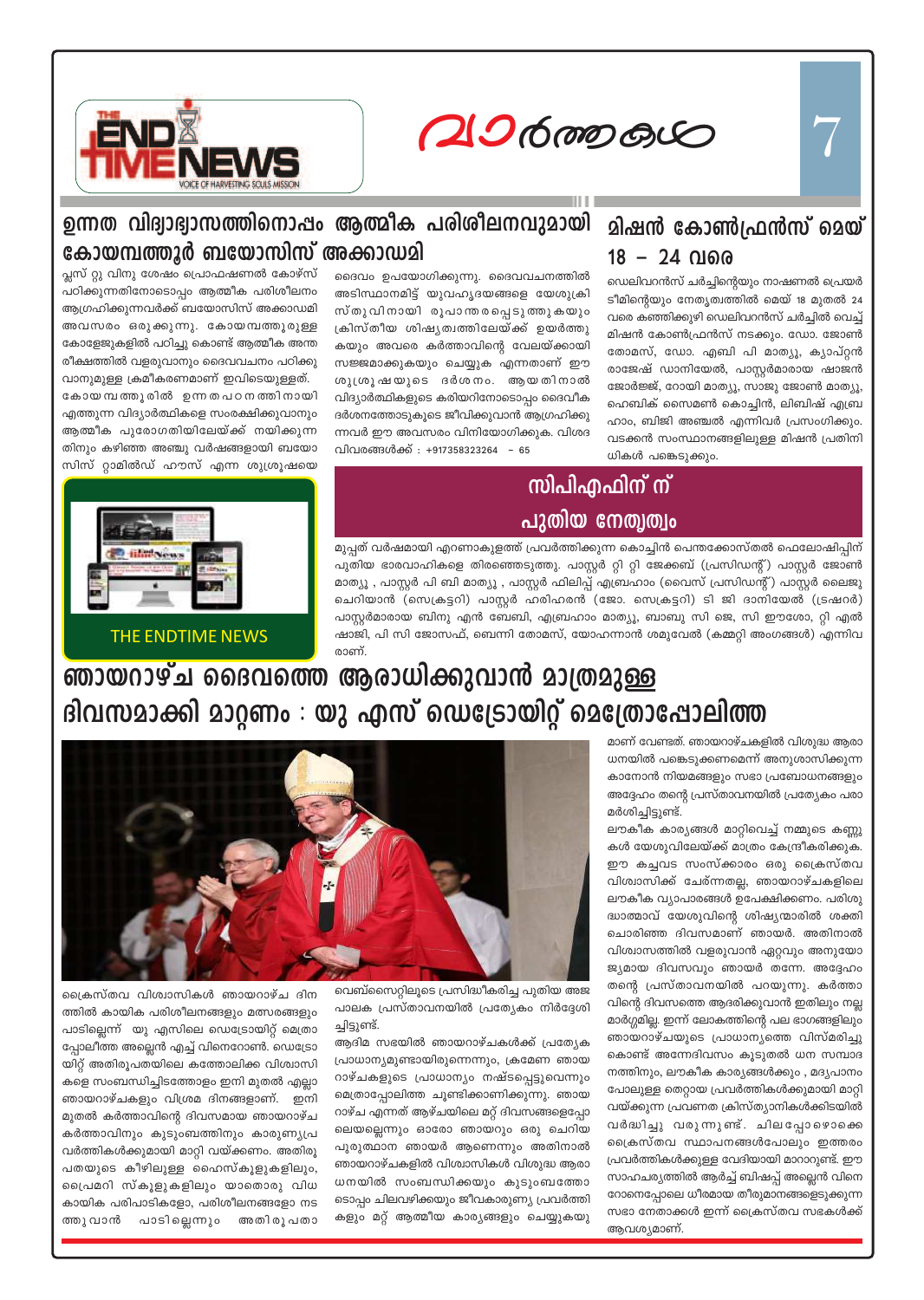# $\beta$ **A** $\alpha$



# **ஹரை மாழ்மானிவற் MIGULA MOWN.**

ന്തുവൻ ഭയക്ഷെട്ടു; ഈ ന്ധമ്പം എത്ര ഭയകരം! ഇത് <u>ടൈവത്തിന്റെ ആലയപ്പോതെ മറ്റൊന്നുപ്പോ; ഇത് സ്വർഗത്തിന്റെ </u> വാത്രിൽ തന്നെ ഏന്നു പറഞ്ഞു. (ഉമ്പത്തി $28:17$ )



 $\mathcal{S}% _{M_{1},M_{2}}^{\alpha,\beta}(\mathbf{Q}_{M_{1},M_{2}}^{\alpha,\beta}(\mathbf{Q}_{M_{1},M_{2}}^{\alpha,\beta}(\mathbf{Q}_{M_{1},M_{2}}^{\alpha,\beta}(\mathbf{Q}_{M_{1},M_{2}}^{\alpha,\beta}(\mathbf{Q}_{M_{1},M_{2}}^{\alpha,\beta}(\mathbf{Q}_{M_{1},M_{2}}^{\alpha,\beta}(\mathbf{Q}_{M_{1},M_{2}}^{\alpha,\beta}(\mathbf{Q}_{M_{1},M_{2}}^{\alpha,\beta}(\mathbf{Q}_{M_{1},M_{2}}^{\alpha,\beta}(\mathbf{Q}_{M_{1},M_{2}}^{\alpha,\$ 

പാസ്റ്റർ ഷിബു തോമസ്, ഒക്കലഹോമ.

തലയ്ക്കു മുകളിൽ സൂര്യൻ അസ്തമിച്ച് ചുറ്റും ഇരുട്ട് പരന്നപ്പോൾ വീട് വിട്ടിറങ്ങിയ യാക്കോബ് കല്ല് തലയി ണയായി വച്ചു കിടന്നുറങ്ങി. പിതാവിൽ നിന്ന് ലഭിച്ച അനുഗ്രഹം തലയിൽ ഉണ്ട്. തട്ടിപ്പറിച്ച ജേഷ്ഠാവകാശത്തിന്റെ തലയെ ടുപ്പ് ഒക്കെ സ്വന്തമാണ്. പക്ഷെ ഒരു ഭവ നരഹിതനായി, ഏശാവിന്റെ വധഭീഷ ണിയും പേറി ക്ഷീണിച്ചവശനായി ഉറ ങ്ങുന്ന യാക്കോബിന്റെ അകക്കണ്ണുകൾ തുറന്നു ഒരു സ്വപ്നം കണ്ടു. സ്വർഗ ത്തോളം എത്തുന്ന കോവേണി ദൂതന്മാർ കയറിയിറങ്ങുന്നു. ഉയരത്തിൽ യഹോവ യിൽ നിന്ന് അനുഗ്രഹം ചൊരിയുന്നു. ഉറക്കം ഉണർന്ന യാക്കോബ് പറയുക യാണ് ഇത് ദൈവത്തിന്റെ ആലയമല്ലാതെ മറ്റൊന്നുമല്ല. ഇതു സ്വർഗത്തിന്റെ വാതിൽ തന്നെ. കിടന്നപ്പോൾ വെറും ഒരു തരിശു നിലം, തലയിണയായി കൂർത്തുമൂർത്ത കല്ല്, ഏകാന്തത – എന്നാൽ ഹൃദയദൃഷ്ടി പ്രകാശിച്ചപ്പോൾ തരിശുനിലം ദൈവത്തിന്റെ ആലയമായി മാറി, സ്വർഗത്തിന്റെ വാതിലായി തീരു ന്നു. സ്നേഹിതാ കഷ്ടതയുടെ നടുവി ലാണോ നീ കിടക്കുന്നത്. ചിന്താഭാര ത്തിന്റെ കല്ലുകളാണോ നിന്റെ തലയിണ. തിന്റെ അകക്കണ്ണുകൾ തുറക്കുക. അത്



ദൈവീക സാന്നിദ്ധ്യം നിനക്ക് ഉറപ്പാക്കിത്ത രും. നിന്റെ ചുറ്റും സംരക്ഷണയുടെ ദൂതസ ഞ്ചയങ്ങളെ നീ കാണും. സ്വർഗത്തിന്റെ വാതി ലാണ് നിന്റെ ഏകാന്തതയും, ശൂന്യതയും ഒക്കെ. സഹായം വരുന്ന പർവ്വതത്തിന്റെ ചുവ ട്ടിലാണ് ഇന്ന് നീ പകച്ചു നിൽക്കുന്നത്. ഉയര ത്തിലേക്ക് നോക്കുക. നിന്റെ സഹായം ആകാ ശവും ഭൂമിയും സൃഷ്ടിച്ച യഹോവയിൽ

നിന്ന് വരുന്നു. അവിടുന്നാണ് നിന്റെ അടു ക്കൽ നിൽക്കുന്നത്. സ്വർഗീയ അനുഗ്രഹ ത്തിന്റെ വാതിൽ നിന്റെ വീട്ടിലുണ്ട് സഭയിലു ണ്ട്. അത് മനസിലാക്കി തീരുമാനം എടുക്കു

പ്രാർത്ഥന: യേശുവേ എന്റെ ചുറ്റുപാടുകളിൽ സ്വർഗത്തിന്റെ വാതിൽ ഗ്രഹിക്കുവാൻ എന്നെ സഹായിക്കേണമേ......ആമേൻ.

# ക്രിസ്ത്വൻ ദമ്പതികളെ കൊന്ന കേസിൽ 3 പേരുടെ

## വധരിക്ഷ രരിവെച്ചു

ലാഹോറിൽ മതനിന്ദ കുറ്റം ആരോപിച്ച് 2014 ൽ ക്രിസ്ത്യൻ ദമ്പതികളെ ജീവനോടെ ചുട്ടുകൊ ല്ലാൻ ആളുകളെ പ്രേരിപ്പിച്ച 3 പേർക്കുള്ള വധ ശിക്ഷ ഭീകരവിരുദ്ധ കോടതി ശരിവച്ചു. പുരോ ഹിതനടക്കം 2 പേരെ വിട്ടയയ്ക്കുകയും ചെയ്തു. യൂസഫ് ഗുജ്ജർ എന്നയാളുടെ ഇഷ്ടിക ചുളയിൽ ജോലി ചെയ്തിരുന്ന ഷഹ്സർ മസിഹയേയും ഗർഭിണിയായ ഭാര്യ ഷാമയേയും യൂസഫിന്റെ നേതൃത്വത്തിൽ ആയി രത്തോളം പേർ ചേർന്ന് മർദ്ദിക്കയും വലിച്ചിഴച്ച് ചൂളയിൽ കൊണ്ടിട്ട് കൊലപ്പെടുത്തുകയും ചെയ്തു. മതപുരോഹിതനായ ഹാഫീസ് ഇഷ്തി യാഖ് അടക്കം 5 പേർക്കാണ് നേരത്തെ വധ ശിക്ഷ വിധിച്ചിരുന്നത്.

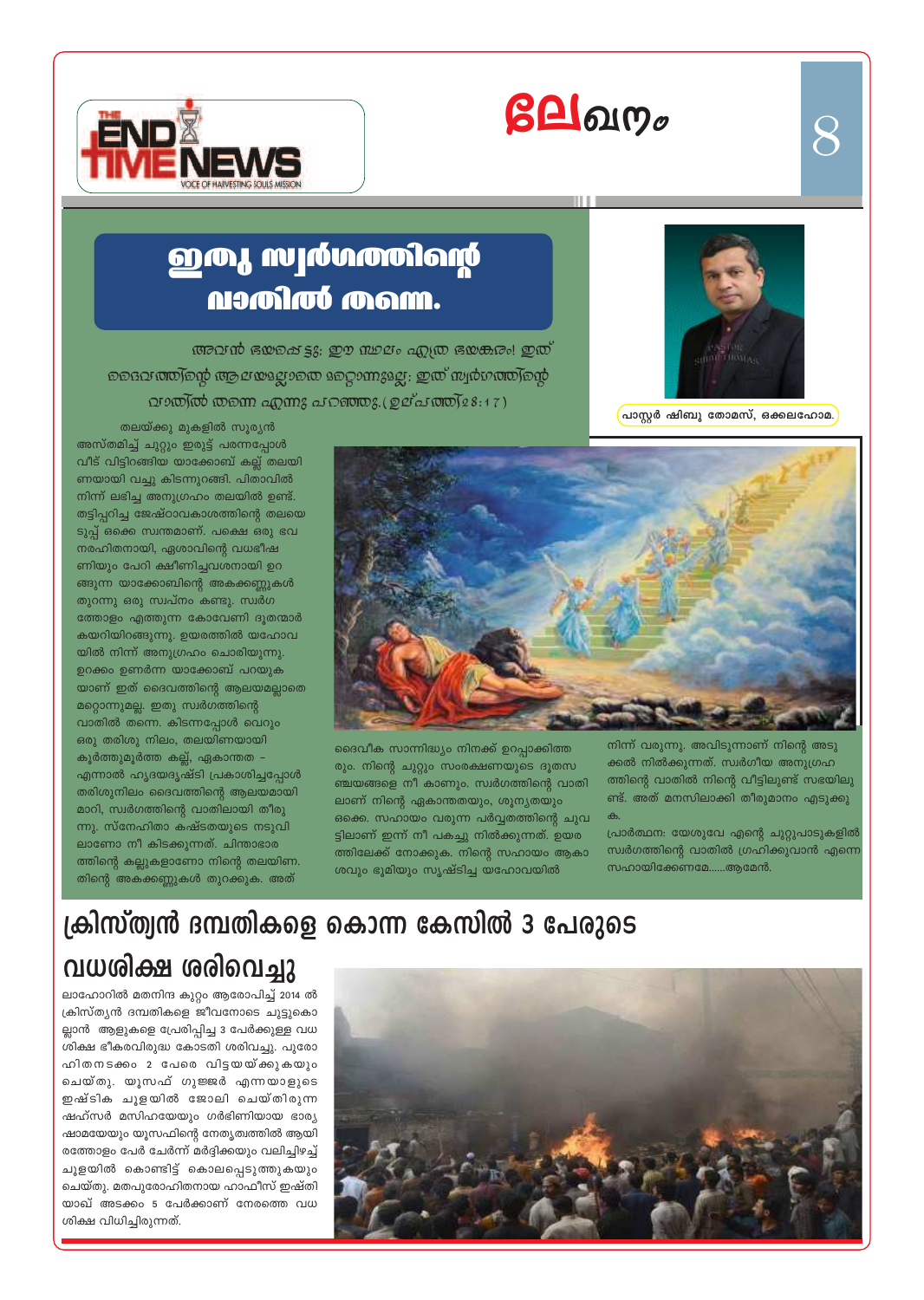$206$  mp  $60$ 



# **பேர்த்தே 2010 கும்**

## ജോബിൻ മാത്വുവിന് ബ്രിട്ടീഷ് കൊട്ടാരത്തിലേയ്ക്ക് ക്ഷണം ലഭിച്ചു.

യിട്ട് ആണ് ജോബിനെ സെലക്ട് ചെയ്തത്. കഴിഞ്ഞ ദിവസം നടന്ന ഫുട്ബോൾ മാമാങ്ക ത്തിൽ ലിവർപൂളിനു വേണ്ടി ഗോളുകൾ നേടിയ ഡിവോക് ഒറിഗിയുടെ പേഴ്സണൽ ഷെഫുമാ രിൽ പ്രധാനിയായിരുന്നു ജോബിൻ മാത്യു. യുകെയിൽ വിവിധ മലയാളി അസോസിയേഷൻ വാർഷിക കൺവൻഷനുകളിലെ കേറ്ററിംഗ് സർവീസുകൾക്കും ഇദ്ദേഹം നേതൃത്വം നൽകി വരുന്നു.

9

ഇംഗ്ലണ്ടിലെ സി എച്ച് ആൻഡ് കോ എന്ന പ്രശ സ്തമായ കേറ്ററിംഗ് വിഭാഗത്തിന്റെ സ്കൂൾ, കോളേജ് ഇവന്റ് മാനേജർമാരിൽ ഒരാളാണ് ജോബിൻ മാത്യു. മുംബെയിൽ നിന്നും കേറ്ററിംഗ് ബിരുദം നേടിയശേഷം ഹോട്ടൽ ലീലയിലും, കോമ്പസ് ഗ്രൂപ്പ്,സൗത്ത് ഈസ്റ്റ് ഏഷ്യയിലെ തായ്ലൻഡ്, സിംഗപ്പൂർ, മലേഷ്യ, വിയറ്റ്നാം ഓഫ്ഷോർ മാനേജരായും സേവനമനുഷ്ഠിച്ചി ട്ടുണ്ട്

റാന്നി കുറ്റിയിൽ പാസ്റ്റർ മാത്യു ജേക്കബിന്റെ മകനാണ് ജോബിൻ. ഭാര്യ : ഷേർലി ജോബിൻ, മക്ക്ൾ രൂബേൻ,ജിയാന. അഞ്ചാനി ന്യൂ ഇന്ത്യാ ചർച്ച് ഓഫ് ഗോഡ് സഭാംഗമാണ് ജോബിൻ..



ത്തിന്റെ പ്രത്യേക ക്ഷണം ലഭിച്ചു. 2018 മെയ് 19 ന് വിൻസർ കാസിൽ വെച്ച് നടന്ന ഹാരി– മേഗൻ രാജകീയവിവാഹത്തിൽ ജോബിനെ ഷെഫുമാ രിൽ ഒരാളായി തിരഞ്ഞെടുത്തിരുന്നു. 2000 ത്തില ധികം അപേക്ഷകരിൽ 12 മത്തെ പേരുകാരനാ

ബ്രിട്ടീഷ് ബക്കിങ്ഹാം കൊട്ടാരത്തിൽ മെയ് 21, 23 തിയതികളിൽ നടക്കുന്ന പ്രത്യേക ഗാർഡൻ ടീ പാർട്ടിയിൽ പങ്കെടുക്കുവാനായി ലിവർപുൾ പ്രവാസി മലയാളിയും ഷെഫുമായ റാന്നി സ്വദേശി ജോബിൻ മാത്യുവിന് കൊട്ടാരവിഭാഗ



നാണ് കേസിനു കാരണമായ സന്ദേശങ്ങൾ അയച്ചതെന്നു പിന്നീട് തെളിയിക്കയുണ്ടായി. 2014 തോബാ തേകസിംഗ് ജില്ലാ കോടതിയിലെ ജഡ്ജി മിയാൻ അമീർ ഹബീബ് ആണ് ഇവർക്ക് വധ ശിക്ഷ വിധിച്ചത്. പഞ്ചാബിലെ ഗോജ്ര പട്ടണ ക്കാരാണിവർ.ആസിയ ബീബിയെ പാർപ്പിച്ച മുൾട്ടാനിലെ ജയിലിലാണ് കൗസർ. 240 കിലോ മീറ്റർ അകലെ ഫൈസലാബാദിലെ ജയിലിലാണ് മസീഹ്. അരയ്ക്ക് കീഴെ തളർന്നയാളാണ് മസീ ഹ്. ഇവർക്ക് 9 മുതൽ 15 വയസ്സു വരെയുള്ള നാലു കുട്ടികളുണ്ട്. കുട്ടികൾ ഭർതൃസഹോദരി യുടെ സംരക്ഷണയിലാണ്. ഈ ദമ്പതികളുടെ മോചനത്തിനായി പ്രാർത്ഥനയോടെ നിയമപോ രാട്ടം തുടരുകയാണ് ബ്രിട്ടീഷ് പാക്കിസ്ഥാനി ക്രിസ്ത്യൻ അസോസിയേഷൻ.

## പാക്കിസ്ഥാനിൽ വ്വാജ മതനിന്ദ കുറ്റത്തിന് ഇരകളായി വധ ശിക്ഷയ്ക്ക് വിധിക്കപ്പെട്ട് ക്രൈസ്തവ ദമ്പതികളും.



വഴക്കിന്റെ പേരിൽ മുഹമ്മദ് ഹുസൈൻ ഇവർക്കെതിരായി പരാതി കൊടുക്കയും പിന്നീട് കേസാക്കി മാറ്റുകയുമാണ് ഉണ്ടായത്. കൗസ റിന്റെ ഐഡന്റിറ്റി നമ്പർ ഉപയോഗിച്ച് വ്യാജ മായി സിം കാർഡ് വാങ്ങി ഒരു അയൽക്കാര

വ്യാജ മതനിന്ദ കുറ്റം ചുമത്തി വധശിക്ഷയ്ക്ക് വിധിക്കപ്പെട്ട് പാക്കിസ്ഥാൻ തടവിൽ കഴിയുന്ന ഷഗുഫ്ത കൗസർ ഭർത്താവ് ഷഫ്ഖത്ത് മസീഹ് ഇസ്ലാമിനെതിരായി സന്ദേശങ്ങൾ മൊബൈലിൽ നിന്നു മെസേജ് ആയി അയച്ചുവെന്നാണ് ഇവ രിൽ ആരോപിക്കപ്പെട്ട കുറ്റം.കുട്ടികൾ തമ്മിലുള്ള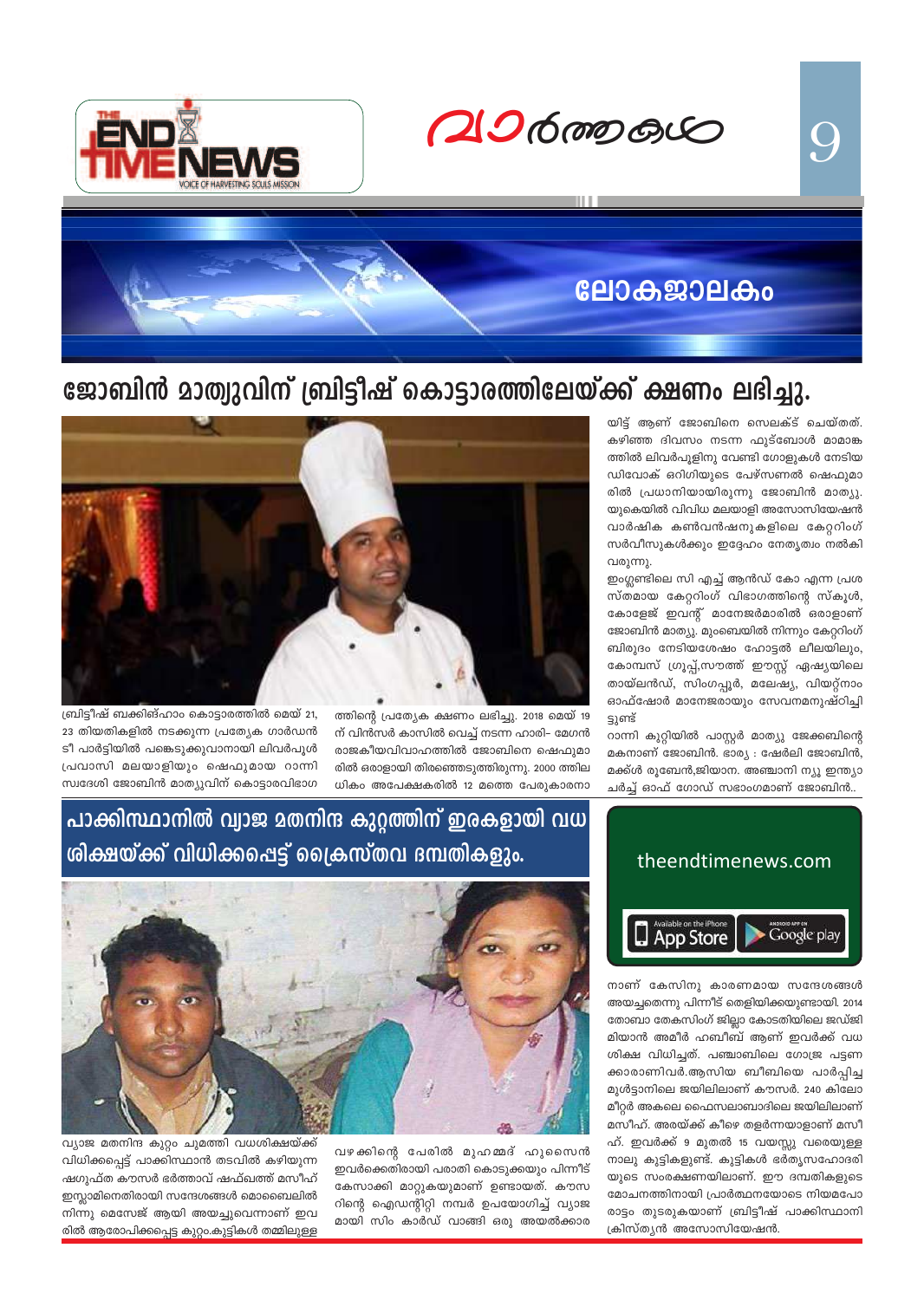Овебаюрь.



#### യാഗങ്ങൾ, ഉത്സവങ്ങൾ – ഒരു ധ്യാനാത്മക പഠനം.

# QUONSOMSOQ maddono

ഒരു **തുടൻ**പഠനം.



#### സാം സഖറിയ കൊട്ടാരക്കര

യാഗമൃഗങ്ങളും പക്ഷികളും യേശുക്രി സ്തുവിനു സാദൃശ്യം വഹിക്കുന്നു എന്നു നാം കണ്ടുകഴിഞ്ഞു. യാഗവ്യവസ്ഥകളും വളരെ പ്രാധാന്യമുള്ളവയാണ്. നമുക്കു ബോധിച്ചതുപോലെ യാഗം കഴിക്കാൻ സാദ്ധ്യ മല്ല. വ്യവസ്ഥകൾ പാലിച്ചുള്ള യാഗങ്ങളിലാ ണ് ദൈവം പ്രസാദിക്കുന്നത്. ഇന്നു മനു ഷ്യരുടെ ആരാധന സമ്പ്രദായങ്ങളിൽ ദൈവ വചന വ്യവസ്ഥകളെക്കാൾ മാനുഷികമായ

**OD9000 JOI 01000 0000** 

ഉപദേശങ്ങൾക്കും ആചാരാനുഷ്ഠാന ങ്ങൾക്കുമാണ് പ്രാധാന്യം നൽകുന്നത്. മന:പാഠമാക്കിയ മാനുഷകൽപ്പനകൾ ഉരുവിടു ന്നതുകൊണ്ട് അവർ ദൈവത്തെ അധരം കൊണ്ടു ബഹുമാനിക്കുന്നവരും കപടഭക്തരു മാണ് എന്ന് വചനം പറയുന്നു.(യെശ29:13, മത്തായി 15:8)

അർപ്പകൻ സ്വമേധയാ അർപ്പിക്കണം.

പരപ്രേരണയാലോ നിർബന്ധത്താലോ യാഗം അർപ്പിക്കണമെന്നു ദൈവം ആഗ്രഹി ക്കുന്നില്ല. ക്രിസ്തു നമുക്കു വേണ്ടി മന സ്സോടെ മരക്കുരിശു ചുമന്നു...ഇതാ ഞാൻ വരുന്നു, പുസ്തകച്ചുരുളിൽ എന്നെക്കുറിച്ച് എഴുതിയിരിക്കുന്നു.(സങ്കീ40:7) എന്നു പറഞ്ഞു കൊണ്ടാണ് കർത്താവ് കാൽവറി യാഗത്തി നായി ഒരുങ്ങുന്നത്. സഹോദര ക്ഷേമം അന്വേ ഷിക്കാൻ യാക്കോബ് യോസേഫിനെ അയ യ്ക്കുമ്പോൾ ഞാൻ പോകാം എന്നു പറഞ്ഞ് ഏകനായി യാത്ര തിരിച്ചത് പിതാവിനോടുള്ള അനുസരണവും, സഹോദരസ്നേഹവും നിമി ത്തമായിരുന്നു. നമ്മോടുള്ള ദൈവസ്നേഹ

മാണ് കാൽവറി ക്രൂശിൽ പ്രദർശിപ്പിക്കപ്പെട്ടത്. ദൈവസ്നേഹം ഹൃദയത്തിൽ പ്രചോദനം നൽകുമ്പോൾ മാത്രമെ നമുക്കു ദൈവത്തിന് ആരാധന അർപ്പിക്കുവാൻ കഴിയുകയുള്ളൂ. യാഗമൃഗം ആണായിരിക്കണം.

10

ബലം ദൈവത്തിനുള്ളത് എന്നു വചനം പറയുന്നു. മലാഖിയുടെ കാലത്ത് ഈ വ്യവസ്ഥ ലംഘിക്കപ്പെട്ടു. ബലഹീനമായതി നെയും രോഗമുള്ളതിനെയും തള്ളയെയു മൊക്കെ യാഗം കഴിച്ചു. അത് ദൈവത്തിന് അനിഷ്ടമായി. ദൈവത്തിന് നൽകുന്നത് എപ്പോഴും ശ്രേഷ്ഠമായതായിരിക്കണം. ബലം നിന്നിലുള്ള മനുഷ്യൻ ഭാഗ്യവാൻ. ഇങ്ങനെയുള്ളവരുടെ മനസ്സിൽ സീയോനിലേ ക്കുള്ള പെരുവഴികൾ ഉണ്ട്.(സങ്കീ84:5) ദൈവം ബലവാനാകയാൽ ദൈവത്തെ സേവിക്കുന്ന വർ ബലം ദൈവത്തിൽ അർപ്പിച്ചവരും വിശ്വാ സത്തിൽ അർപ്പിച്ചവരും വിശ്വാസത്തിൽ ആരോഗ്യമുള്ളവരായിരിക്കണം. തള്ളയെയും ദീനം പിടിച്ചതിനെയും ബലഹീനമായതി

**OURSIOL 11 Religioo**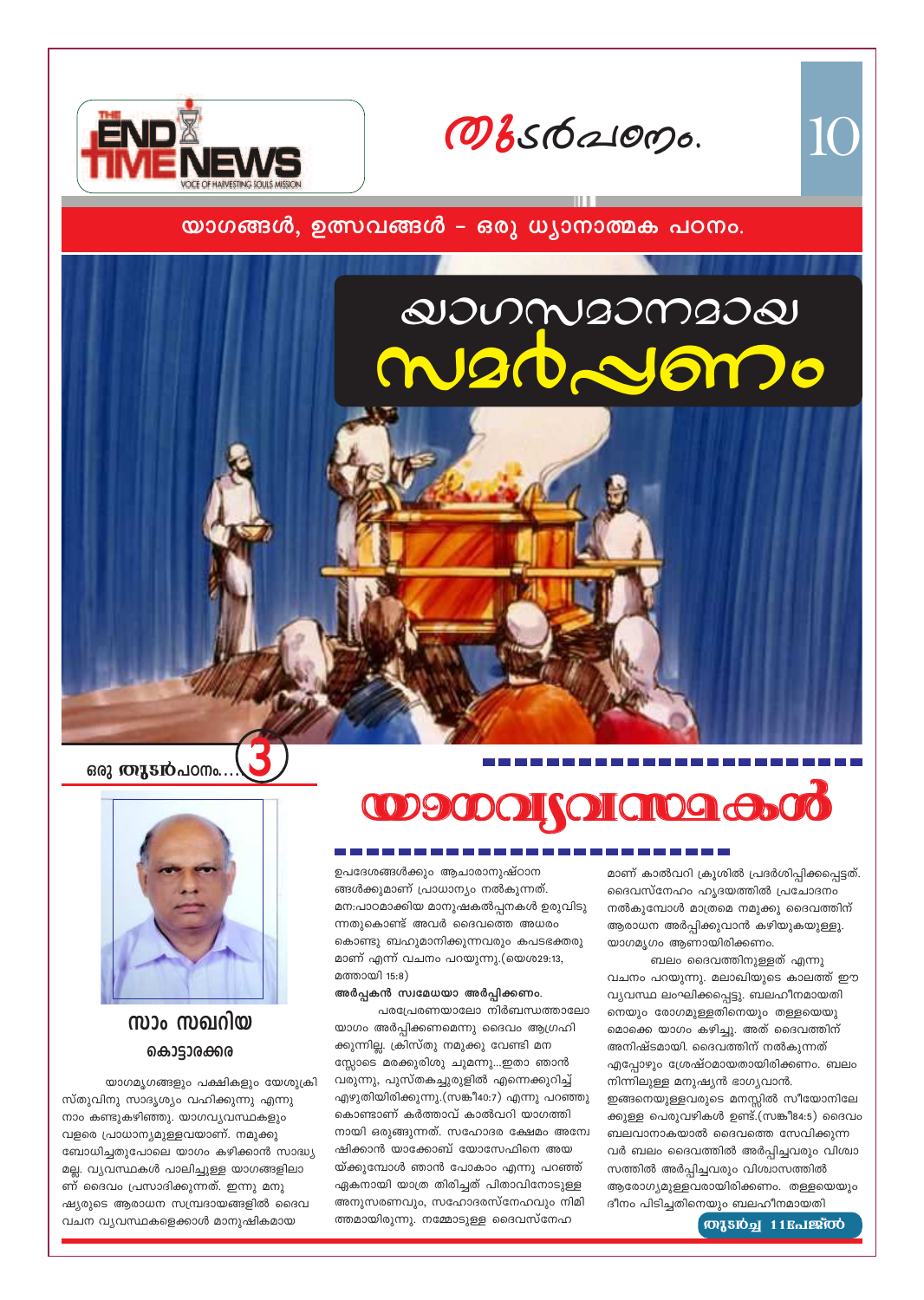

# $206$  mp  $60$

#### **M'sDal 10Enlestoo**

നെയും യാഗമർപ്പിക്കുന്നവർ ശപിക്കപ്പെട്ടവരാ ണ്. ദൈവത്തിന് അവന്റെ നാമത്തിനു തക്ക മഹത്വം കൊടുക്കേണ്ടതാണ്.

#### യാഗമൃഗം ഊനമില്ലാത്തതായിരിക്കണം. പ്രഥമ പരിശോധനയിൽ എല്ലാ കുറവു

കളും കണ്ടെത്താൻ കഴിയില്ലെങ്കിലും സൂക്ഷ്മ പരിശോധനയ്ക്ക്ശേഷം കുറവില്ലാത്ത മൃഗത്തെ മാത്രമേ യാഗമായി അർപ്പിക്കാവൂ. യാഗമായി അർപ്പിക്കപ്പെടുന്നതിന് മുമ്പ് ക്രിസ്തുവിൽ യാതൊരു ഊനവുമില്ല എന്ന് തെളിയിക്കപ്പെട്ടു. സ്വർഗ്ഗവും ഭൂമിയും പാതാ ളവും ഒരുപോലെ പരിശോധിച്ചിട്ടും പാപരഹി താവസ്ഥയിൽ പ്രോജ്ജലിച്ചു നിൽക്കുന്ന വ്യക്തിപ്രഭാവമാണ് യേശുക്രിസ്തുവിന്റേത്. പരസ്യ ശുശ്രൂഷ ആരംഭിക്കുമ്പോൾ സ്വർഗ്ഗ ത്തിൽ നിന്നുണ്ടായ ശബ്ദം...ഇവൻ എന്റെ പ്രിയ പുത്രൻ, ഇവനിൽ ഞാൻ പ്രസാദിപ്പിച്ചിരി ക്കുന്നു...എന്നാണ്(മത്തായി3:17) ഭൂമിയിൽ യേശുക്രിസ്തുവിന്റെ നിഷ്പാപാവസ്ഥയെ പ്രകീർത്തിച്ചിട്ടുള്ളവർ നിരവധിയാണ്. അപ്പോ സ്തലിക സാക്ഷ്യം അതിൽ പ്രധാനമാണ്. യേശുക്രിസ്തുവിന്റെ മാർവ്വോടു ചേർന്നിരുന്ന യോഹന്നാന്റെ സാക്ഷ്യം അവനിൽ പാപം ഇല്ല എന്നത്രേ. അതുപോലെ പത്രോസും പൗലോസും പറഞ്ഞു. അവൻ പാപം ചെയ്തി ട്ടില്ല. അവൻ പാപം അറിഞ്ഞിട്ടില്ല.(1യോഹ3:5, 1പക്രോ2:22, 2കൊരി5:21).

ക്രൂശിക്കപ്പെടുന്നതിന് മുൻപായി നമ്മുടെ കർത്താവിനെ വിസ്തരിച്ചതായി സുവിശേഷങ്ങളിൽ വായിക്കുന്നു. യെഹൂദാ മതകോടിയായ സന്നിദ്രിസംഘത്തിൽ വിസ്ത രിക്കപ്പെട്ടെങ്കിലും മരണകരമായ യാതൊരു കുറ്റവും ക്രിസ്തുവിൽ കണ്ടില്ല. പിന്നീട് ഹന്നാവിന്റെ മുമ്പിലും കയ്യഫാവിന്റെ മുമ്പിലും വിസ്തരിക്കപ്പെട്ടു. പീലാത്തോസും ഹെരോദാവും വിസ്തരിച്ചു. മൂന്നുപ്രാവശ്യം പീലാത്തോസ് ആവർത്തിച്ചു പറഞ്ഞു. ഞാൻ അവനിൽ ഒരു കുറ്റവും കാണുന്നില്ല( യോഹ18:38, 19:4,6). കുറ്റമില്ലാത്ത വ്യക്തിയെ ശിക്ഷയ്ക്ക് വിധിക്കുന്നതു നീതിയ്ക്കു നിര ക്കുന്നതല്ല. യേശുവിന്റെ കാര്യത്തിൽ ഇതി കർത്തവ്യമൂഢനായിത്തീർന്ന പീലാത്തോസ് ജനത്തിന്റെ നിർബന്ധത്തിന് വഴങ്ങി ക്രൂശിക്കു വാൻ ഏല്പിച്ചുകൊടുത്തു. പാപമില്ലാത്തവൻ എന്നു പരസ്യമായി പ്രഖ്യാപിക്കപ്പെട്ടതിന് ശേഷം യേശുക്രൂശിക്കപ്പെടേണ്ടത് ആവശ്യമാ യിരുന്നു. പാപികൾക്ക് പകരം പാപമാക്കപ്പെ തിനാൽ ക്രിസ്തുവിന്റെ മരണം നമ്മുടെ നീതി കരണത്തിനു ഹേതുവായിത്തീർന്നു.

യേശുവിനെ ക്രൂശിക്കുന്നതിനു മുമ്പായി വിസ്തരിച്ച മത,രാഷ്ട്രീയ കോടതിക ളിൽ യേശു പാപരഹിതനെന്നു പ്രഖ്യാപിക്ക പ്പെട്ടു. ഒടുവിലായി റോമൻ ഗവർണ്ണറായ പീലാത്തോസിന്റെ അരമനയിൽ നിന്നും യേശുവിനെ പുറത്തുകൊണ്ടുവരുന്നു. ക്രൂശീ കരണത്തിന് നേതൃത്വം കൊടുത്ത ശതാധിപൻ ഈ മനുഷ്യൻ വാസ്തവമായിനീതിമാൻ

ആയിരുന്നു. എന്നു പറഞ്ഞു ദൈവത്തെ മഹ ത്വപ്പെടുത്തി. എന്തിനധികം! പിശാചുബാധിത നായ മനുഷ്യൻ പോലും നീ ആർ എന്നു ഞാൻ അറിയുന്നു ദൈവത്തിന്റെ പരിശുദ്ധൻ തന്നെ എന്നു പറഞ്ഞു. അംഗപ്രത്യംഗമായ പരിശോധനയിൽ ശുക്ലസ്വർണ്ണസമാനം വിള ങ്ങുന്ന യേശു കർത്താവ് ഊനമില്ലാത്ത കുഞ്ഞാട് എന്ന പേരിനു സർവ്വദാ യോഗ്യൻ തന്നെ.

#### ചെലവുള്ള യാഗമാണ് ദൈവത്തിനർപ്പിക്കേ ണ്ടത്.

ദാവീദ് പറഞ്ഞ വാക്കുകൾ ശ്രദ്ധേയ മാണ്. ചെലവു കൂടാതെ ഞാൻ ഹോമയാഗം കഴിക്കയില്ല. ദൈവഹിതത്തിനു വിരോധമായി യിസ്രായേലിനെ എണ്ണിയതിനാൽ ഉണ്ടായ ദൈവകോപത്തിൽ നിന്നും രക്ഷ നേടുവാൻ ഓർന്നാന് അറുനൂറു സേക്കൽ പൊന്നു കൊടുത്തു വിലയ്ക്ക് വാങ്ങിയ സ്ഥലത്ത് യാഗപീഠം പണിതു ദൈവത്തിനു മഹത്വം കൊടുത്തു(1ദിന21:24) യാഗത്തിനായി വേർതി രിക്കുന്ന മൃഗങ്ങൾ കാളയായാലും ആടാ യാലും അതു വീട്ടിൽ വളർത്തുന്നവയാക യാൽ വികടസ്വഭാവമോ, മുരട്ടുശീലമോ ഇല്ലാ ത്തവയും അതേ സമയം ചിലവുള്ളതുമാണ്. ദൈവത്തിനർപ്പിക്കുന്നത് ഹൃദയത്തിൽ തൊട്ടു ള്ളതായിരിക്കണം എന്നു സാരം. ഇത് യഹോവയ്ക്ക് സൗരങൃവാസനയായ യാഗമാണ്.

യാഗം അർപ്പിക്കുന്ന വ്യക്തിയുടെ മനോഭാവം ഇവിടെ വളരെ പ്രാധാന്യമുള്ളതാ ണ്. എല്ലാ വ്യവസ്ഥകളും പാലിച്ചാലും മനോ ഭാവം ശരിയല്ലെങ്കിൽ അത് ദൈവത്തിന് സുഗ്രാഹ്യമാകയില്ല. ക്രിസ്തു നമുക്കുവേണ്ടി തന്നെത്താൻ വഴിപാടും യാഗവുമായി അർപ്പി ക്കപ്പെട്ടു.നാം നമ്മെത്തന്നെ ജീവനും വിശുദ്ധി യും ദൈവത്തിനു പ്രസാദവുമുള്ള യാഗമായി അർപ്പിക്കുവാൻ കടപ്പെട്ടവരാണ്.(റോമർ12;1,2).

#### <u>വാർത്ത.. 01പേജ്</u> തുടർച്ച

യിച്ചു. ദൈവത്തിന്റെ അത്യന്തശക്തി നമ്മുടെ മൺകൂ ടാ ര ങ്ങളിൽ (2 കൊരി4:7) എന്ന താണ് കോൺഫ്രൻസ് ചിന്താവിഷയം. എടുക്കുന്ന വർക്ക് കൺവൻഷൻ സെന്ററിന് ഏറ്രവും അടുത്തുള്ള ഹോട്ടൽ റൂമുകൾ നൽകുന്നതാ യിരിക്കും. വിഭവസമൃദ്ധമായ നിലയിലുള്ള അമേരികക്ൻ ഭക്ഷണത്തോടൊപ്പം സ്വാദിഷ്ട മായ രുചുകളിൽ തയ്യാറാക്കപ്പെടുന്ന ഇന്ത്യൻ വിഭവങ്ങളും ഭക്ഷണ ക്രമീകരണത്തിൽ ഏർപ്പെടുത്തിയിട്ടുണ്ടെന്ന് ഭാരവാഹികൾ അറി യിച്ചു. കോൺഫ്രൻസിനോടനുബന്ധിച്ച് നടത്ത പ്പെടാറുള്ള സോക്കർ, വോളിബോൾ, ബാസ്ക്കറ്റ് ബോൾ കായിക മത്സരത്തിൽ രജി സ്റ്റർ ചെയ്യുവാൻ താത്പര്യമുള്ള ടീമുകൾ 250ഡോളർ ഫീസ് നൽകി എത്രയും വേഗം രജിസ്റ്റർ ചെയ്യേണ്ടതാണെന്ന് സ്പോർട്സ് കോർഡിനേറ്റർ അറിയിച്ചു.

പാസ്റ്റർ കെ.സി.ജോൺ(നാഷണൽ കൺവീനർ), വിജു തോമസ് ഡാളസ്(നാഷ ണൽ സെക്രട്ടറി), ബിജു ജോർജ്ജ് കാനഡ( നാഷണൽ ട്രഷറർ), ഇവാ. ഫ്രാങ്ക്ളിൻ ഏബ്രഹാം ഒർലാന്റോ(നാഷണൽ യൂത്ത് കോർഡിനേറ്റർ), സിസ്റ്റർ അനു ചാക്കോ( ലേഡീസ് കോർഡിനേറ്റർ) എന്നിവരടങ്ങുന്ന ഭരണ സമിതിയാണ് 2019 ലെ മയാമി കോൺഫ്രൻസിന് നേതൃത്വം നൽകുന്നത്.

#### <mark>വാർത്ത. 01പേജ് തുടർച്ച</mark>,

പ്രധാനമായും ഉണ്ടാകുന്നത് വിദേശ ടെലികോം ഉപകരണങ്ങളിൽ നിന്നാണ് എന്നാണ് വിലയിരു ത്തൽ. പ്രധാനമായും ചൈനീസ് ഉപകരണങ്ങ ളെയാണ് നിരോധനത്തിലൂടെ ട്രമ്പ് ലക്ഷ്യം വയ്ക്കുന്നത്. അതേസമയം ചൈനീസ് ടെലികോം ഉപകരണങ്ങൾ നിരോധിക്കുകവഴി അമേരിക്കൻ ഉപഭോക്താക്കളെയും കമ്പനികളെ യുമാണ് ട്രമ്പ് കഷ്ടത്തിലാക്കുന്നതെന്ന് പ്രധാന ചൈനീസ് ടെലികോം ഉപകരണ ഉത്പാദകരായ ഹുവാവെ പ്രതികരിച്ചു.